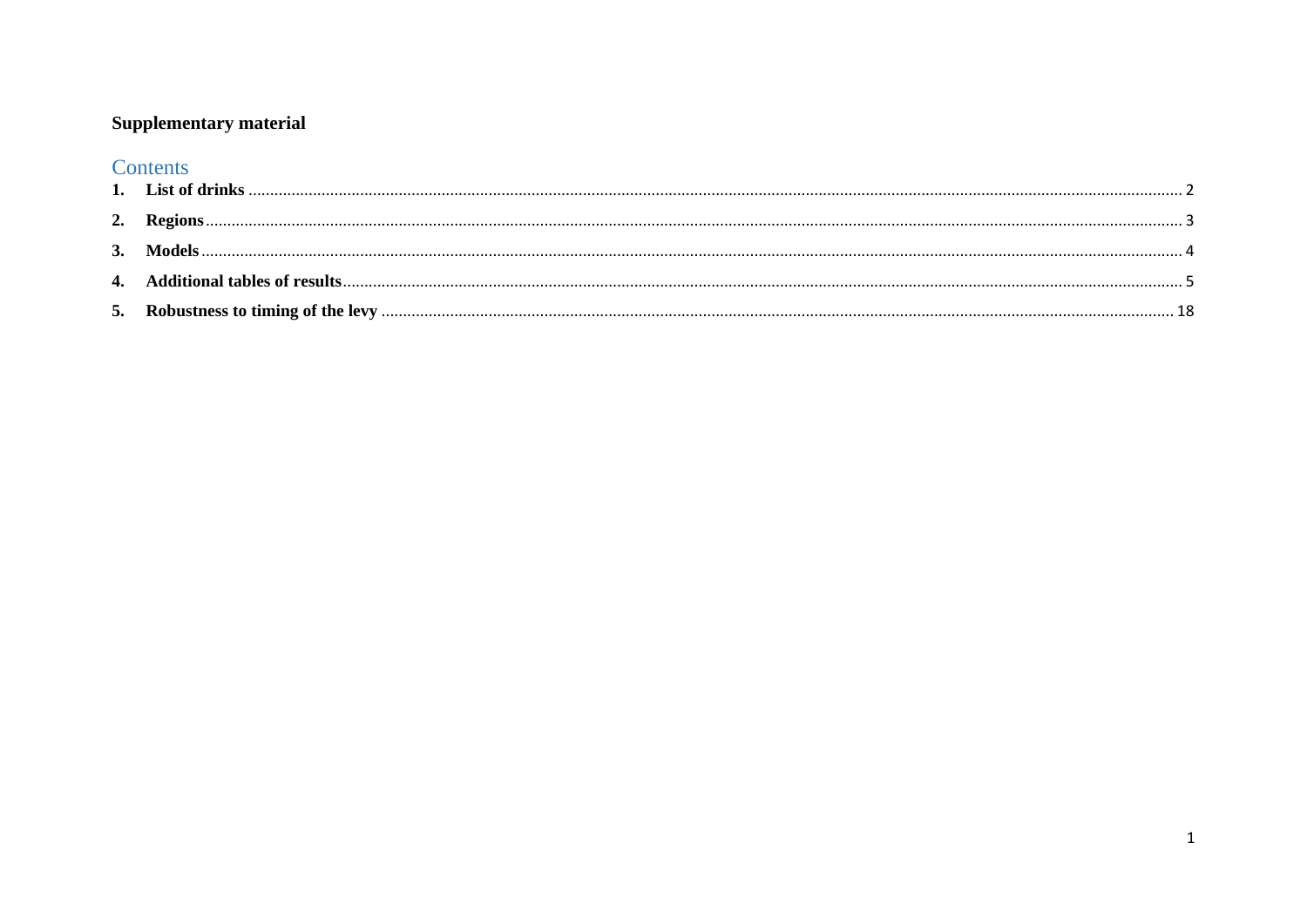## <span id="page-1-0"></span>**1. List of drinks**

| Table S1. List of drinks sold at Jamie's Italian restaurant during the study period |  |  |
|-------------------------------------------------------------------------------------|--|--|
|-------------------------------------------------------------------------------------|--|--|

| <b>Levied SSBs</b>         | <b>Fruit juice</b><br>(main menu) | <b>Fruit juice</b><br>(children's<br>menu) | Diet cola | <b>Bottled water</b> | <b>Levied SSBs not on</b><br>the menu | <b>Mixer</b>         | Fruit juice and<br>water mix | Children's<br>fruity water | Children's<br>milk | Other soft drinks<br>(not on the menu) |
|----------------------------|-----------------------------------|--------------------------------------------|-----------|----------------------|---------------------------------------|----------------------|------------------------------|----------------------------|--------------------|----------------------------------------|
| Home Lemonade              | Orange juice                      | Apple juice                                | Diet Coke | Still water          | Cranberry juice                       | Tonic                | Cawston apple                | Fruity water               | Organic milk       | Light/slim tonic                       |
| Limonata                   | Apple juice                       | Orange juice                               |           | Sparkling water      | Mango juice                           | Slim Tonic           | Orange and spark.w           |                            | Refill milk        | Milk                                   |
| Aranciata                  | Pineapple juice                   | Refill (apple)                             |           | Soda water           | Tonic                                 | Tonic water          | Apple and spark.w            |                            |                    | Pomegranate juice                      |
| <b>Bottlegreen Pressés</b> | Grapefruit juice                  | Refill (orange)                            |           |                      | Lemonade                              | Lemonade             | Pineapple and spark.w        |                            |                    | Slimline tonic                         |
| Coca Cola                  |                                   |                                            |           |                      | Orange juice &<br>lemonade            | <b>Bitter</b> lemon  | Grapefruit. and<br>spark.w   |                            |                    | Tomato juice                           |
|                            |                                   |                                            |           |                      | <b>Bitter</b> lemon                   | Soda                 | Pomegranate. and<br>spark.w  |                            |                    | Strawberry<br>smoothie                 |
|                            |                                   |                                            |           |                      | Ginger beer                           | Coca Cola            | Orange and still w.          |                            |                    | Mango smoothie                         |
|                            |                                   |                                            |           |                      | Ginger ale                            | Diet Coke            | Apple and still w.           |                            |                    | Red berry smoothie                     |
|                            |                                   |                                            |           |                      | Lime & soda                           | Apple Juice          | Pineapple and still w.       |                            |                    | Forest fruit<br>smoothie               |
|                            |                                   |                                            |           |                      | Blackcurrant & soda                   | Cranberry juice      | Grapefruit and still w.      |                            |                    | Orange & basil<br>smoothie             |
|                            |                                   |                                            |           |                      | Lime cordial                          | Orange juice         | Pomegranate and still<br>w.  |                            |                    | Feel Good juices                       |
|                            |                                   |                                            |           |                      | Blackcurrant cordial                  | Pineapple juice      |                              |                            |                    | Orange juice and<br>soda               |
|                            |                                   |                                            |           |                      | Orange cordial                        | Tomato Juice         |                              |                            |                    | Grapefruit juice and<br>soda           |
|                            |                                   |                                            |           |                      | Ginger cordial                        | Pomegranate<br>juice |                              |                            |                    |                                        |
|                            |                                   |                                            |           |                      | Apple cordial                         | Grapefruit juice     |                              |                            |                    |                                        |
|                            |                                   |                                            |           |                      | Elderflower cordial                   | Mango juice          |                              |                            |                    |                                        |
|                            |                                   |                                            |           |                      | Dandelion cordial                     | Lime Cordial         |                              |                            |                    |                                        |
|                            |                                   |                                            |           |                      | Ice Tea                               | Ginger beer          |                              |                            |                    |                                        |
|                            |                                   |                                            |           |                      | Sprite                                | Dry Ginger           |                              |                            |                    |                                        |
|                            |                                   |                                            |           |                      | Chinotto                              | Ginger ale           |                              |                            |                    |                                        |
|                            |                                   |                                            |           |                      | Crodino                               |                      |                              |                            |                    |                                        |
|                            |                                   |                                            |           |                      | Pompelmo                              |                      |                              |                            |                    |                                        |
|                            |                                   |                                            |           |                      | Abbondio drinks                       |                      |                              |                            |                    |                                        |
|                            |                                   |                                            |           |                      | Claceau drinks                        |                      |                              |                            |                    |                                        |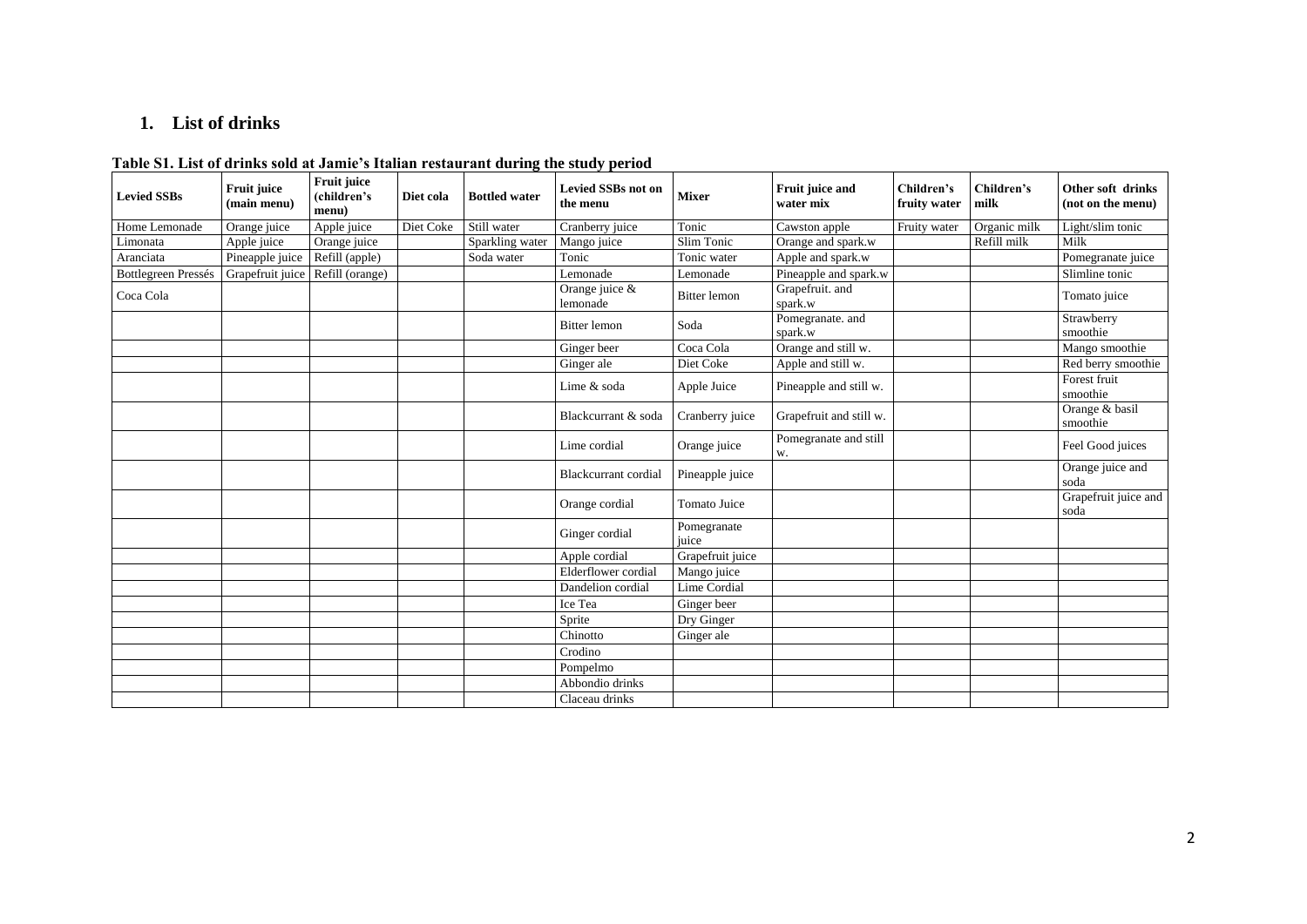## <span id="page-2-0"></span>**2. Regions**

## **Table S2. Regional classification of Jamie's Italian restaurants**

| London | Angel Islington, Bluewater, Canary Wharf, Covent Garden, Greenwich, London Bridge (opened in Apr 2015),   |
|--------|-----------------------------------------------------------------------------------------------------------|
|        | Norwich, Piccadilly, Westfield, Westfield Stratford, Victoria (opened in May 2015)                        |
| South  | Bath, Brighton, Bristol, Cambridge, Cardiff, Cheltenham, Exeter (opened in Jan 2015), Gatwick, Guildford, |
|        | Kingston, Milton Keynes, Oxford, Portsmouth, Reading, St Albans                                           |
| North  | Aberdeen, Birmingham, Edinburgh, Glasgow, Harrogate, Leeds, Liverpool, Manchester, Newcastle,             |
|        | Nottingham, York                                                                                          |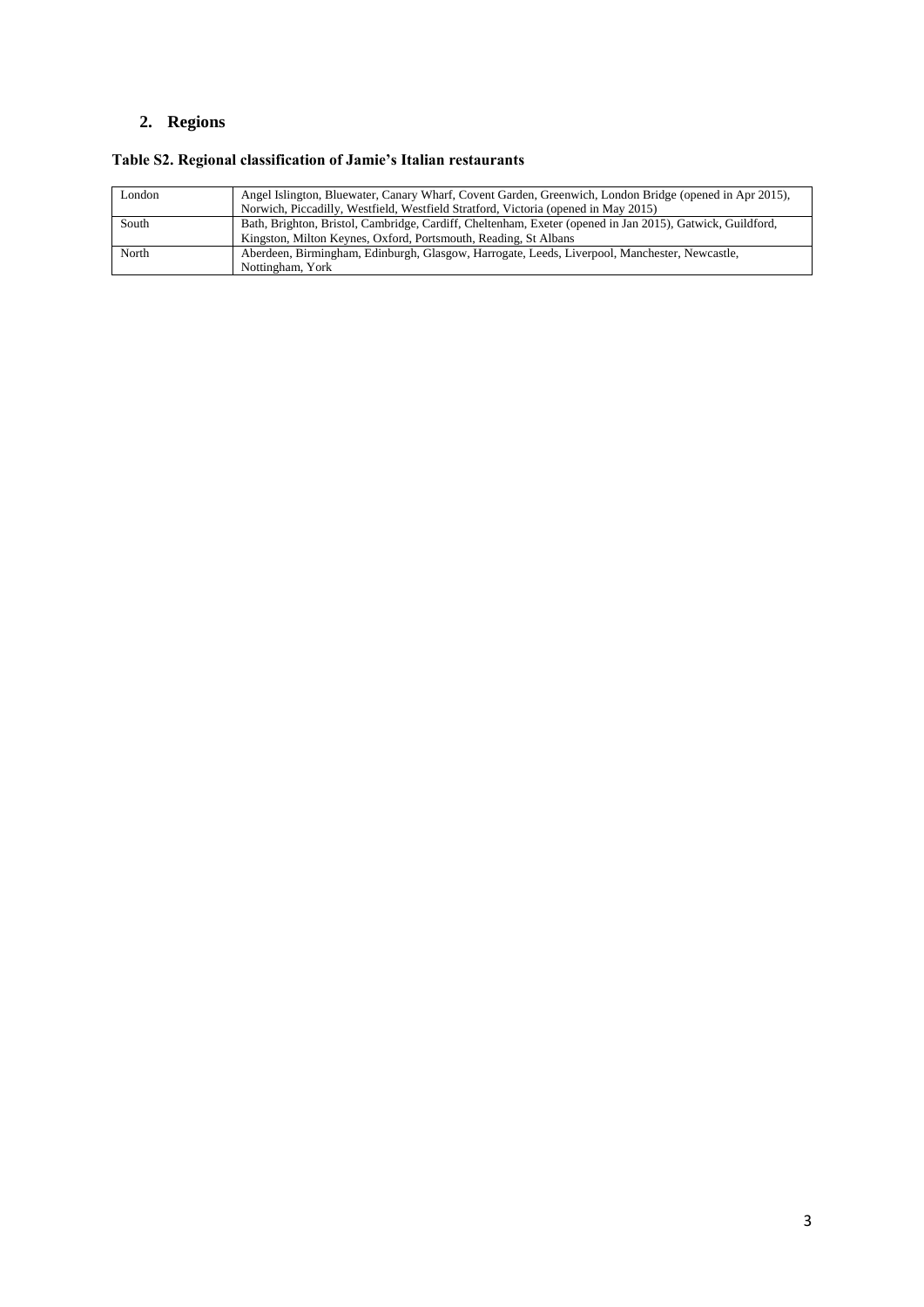#### <span id="page-3-0"></span>**3. Models**

#### **a) Model to analyse the impact of levy on weekly number of beverages sold per customer**

$$
\ln(y_{jt}) = b_0 + b_1 \text{time}_t + b_2 \text{levy}_t + e_t
$$

Where:

 $ln(y_{it})$  is the log-transformed series of volume of number of beverages sold per customer in each of the drink categories ( $j=7$ ) aggregated over 37 restaurants

 $levy_t = 1$  after 1st of September and 0 before

time<sub>t</sub> is a linear time trend ( $t = 1, ..., 24$  weeks); 1 indicates week commencing  $8<sup>th</sup>$  of June 2015

First order autocorrelation in the estimated model residuals was tested using Cumby-Huizinga test.

#### **b) Model to analyse the impact of levy on four-weekly number of beverages sold per customer**

$$
\ln(y_{jit}) = b_0 + b_1 \text{time}_{it} + b_2 \text{levy}_{it} + b_3 \text{S1}_{it} + b_4 \text{S2}_{it} + b_5 \text{S3}_{it} + u_{0i} + u_{1i} \text{time}_{it} + e_{it}
$$

Where in addition to the above,

 $ln(y_{ij})$  is the log-transformed series of volume of number of beverages sold per customer in each of the drink categories ( $j=7$ ) in individual restaurants ( $i=37$ )

 $51 = 1$  if summer (23.06.14 – 14.09.14; 22.06.15 – 13.09.15); 0 otherwise  $S2 = 1$  if autumn (15.09.14 – 07.12.14; 14.09.15 – 06.12.15); 0 otherwise  $53 = 1$  for winter (08.12.14 – 01.03.15; 07.12.15 – 28.02.16); 0 otherwise *(spring period: 02.03.15 – 21.06.15)* 

 $u_{0i}$  – random intercept at restaurant level

 $u_{1i}$  – random slope at restaurant level

time<sub>t</sub> is a linear time trend ( $t = 1, ..., 23$  four  $-$  weekly periods); 1 indicates week commencing c  $23^{\text{rd}}$  of June 2014

Data were tested for serial correlation using Wooldridge test for first-order autocorrelation.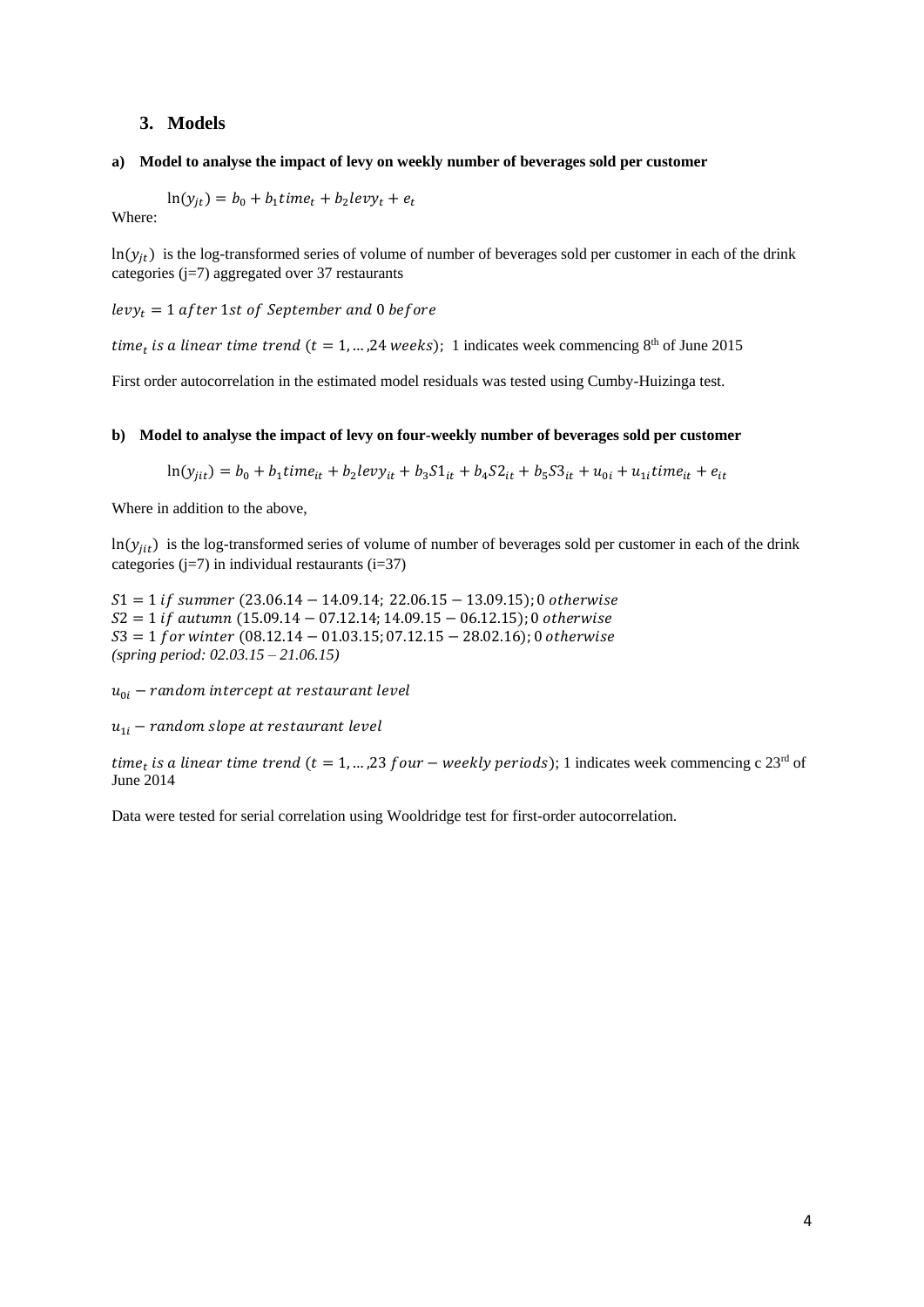## <span id="page-4-0"></span>**4. Additional tables of results**

#### **Table S3. Weekly data (n=24 weeks)**

|                            | <b>Levied SSBs</b> | <b>Fruit juice</b> | Fruit juice        |                   |                    | <b>Levied SSBs</b> |                    |
|----------------------------|--------------------|--------------------|--------------------|-------------------|--------------------|--------------------|--------------------|
|                            | on menu            | (main menu)        | (children's menu)  | Diet cola         | Water              | off menu           | <b>Mixers</b>      |
| Time                       | $-0.002$           | $-0.008$           | 0.017              | < 0.0001          | $-0.012$           | 0.004              | $-0.007$           |
| 95% CI                     | $[-0.009, 0.005]$  | $[-0.014,-0.001]$  | $[-0.015, 0.049]$  | $[-0.003, 0.004]$ | $[-0.017, -0.007]$ | $[-0.003, 0.011]$  | $[-0.017, 0.002]$  |
| P-value                    | 0.594              | 0.022              | 0.283              | 0.927             | < 0.0001           | 0.231              | 0.108              |
| $Levy_1Sept$               | $-0.117$           | 0.033              | $-0.426$           | $-0.019$          | 0.053              | $-0.084$           | 0.195              |
|                            | $[-0.190,-0.044]$  | $[-0.046, 0.113]$  | $[-0.808, 0.044]$  | $[-0.062, 0.025]$ | $[-0.012, 0.119]$  | $[-0.179, 0.012]$  | [0.079, 0.312]     |
|                            | 0.003              | 0.394              | 0.031              | 0.377             | 0.104              | 0.084              | 0.002              |
| Constant                   | $-1.922$           | $-3.261$           | $-3.603$           | $-2.897$          | $-2.340$           | $-3.729$           | $-3.722$           |
|                            | [-1.986.-1.858]    | $[-3.312,-3.211]$  | $[-3.848, -3.358]$ | [-2.931,-2.862]   | $[-2.377, -2.303]$ | $[-3.782, -3.676]$ | $[-3.794, -3.649]$ |
|                            | < 0.0001           | < 0.0001           | < 0.0001           | < 0.0001          | < 0.0001           | < 0.0001           | < 0.0001           |
| $\mathbb{R}^2$             | 0.701              | 0.365              | 0.195              | 0.067             | 0.766              | 0.194              | 0.453              |
| <b>BIC</b>                 | $-70.5$            | $-65.1$            | 12.0               | $-88.2$           | $-84.0$            | $-70.0$            | $-54.0$            |
| Autocorrelation at $lag1s$ |                    |                    |                    |                   |                    |                    |                    |
| P-value                    | 0.380              | 0.066              | 0.041              | 0.452             | 0.681              | 0.498              | 0.914              |

Notes: is the log-transformed series of volume of number of beverages sold per customer in each of the drink categories (j=7) aggregated over 37 restaurants; robust standard errors; <sup>\$</sup>Cumby-Huizinga test for autocorrelation in first lag (test applied to models with non-robust SE's).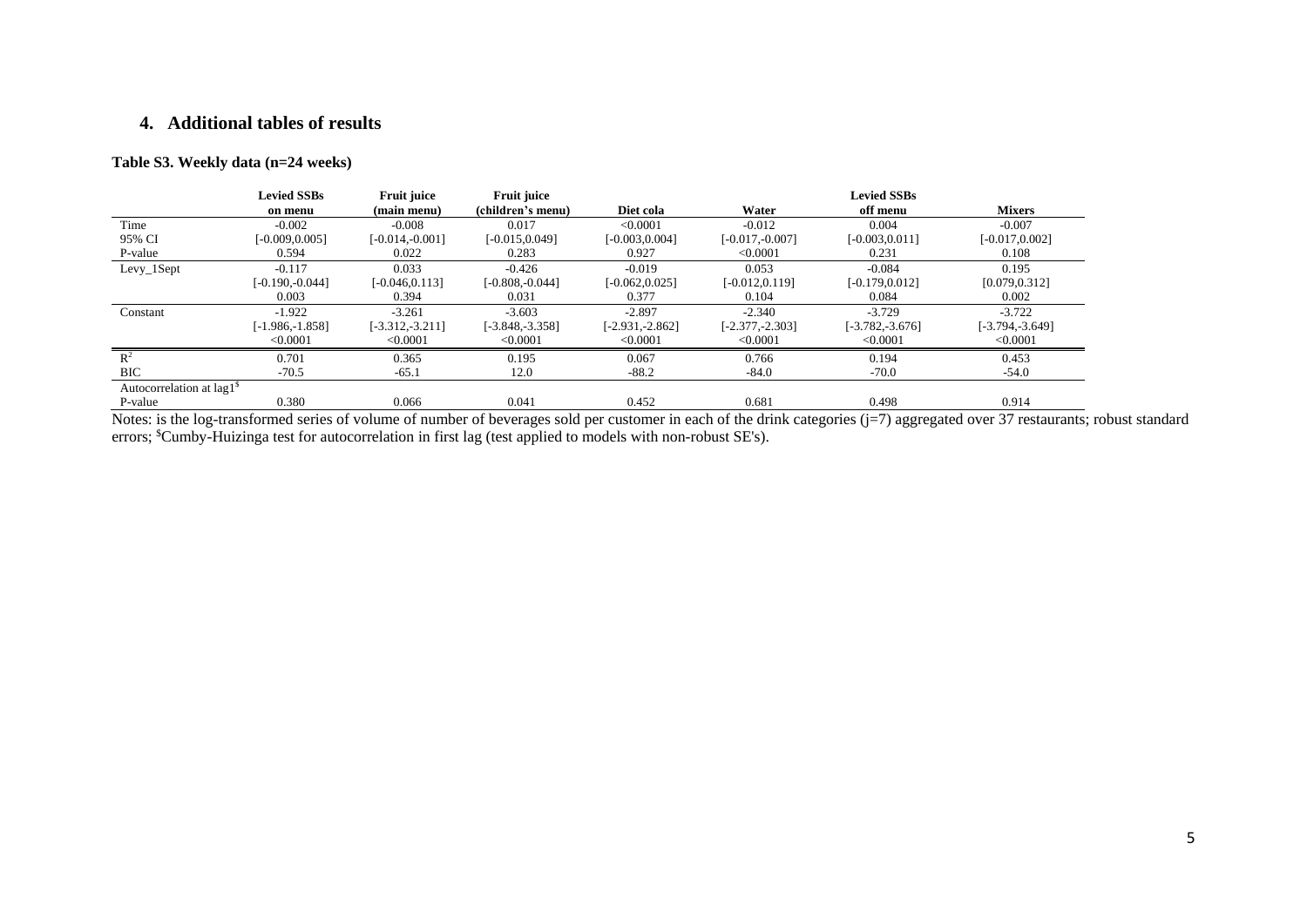#### **Table S4. Monthly data (all Jamie's Italian restaurants)**

| n=820 restaurant | <b>Levied SSBs</b> | <b>Fruit juice</b> | <b>Fruit juice</b> |                    |                    | <b>Levied SSBs</b> |                    |
|------------------|--------------------|--------------------|--------------------|--------------------|--------------------|--------------------|--------------------|
| weeks            | on menu            | (main menu)        | (children's menu)  | Diet cola          | Water              | off menu           | <b>Mixers</b>      |
| Time             | 0.001              | $-0.006$           | $-0.014$           | $-0.002$           | < 0.0001           | 0.001              | $-0.001$           |
| 95% CI           | $-0.003, 0.005$ ]  | $[-0.010, -0.002]$ | $[-0.023, -0.005]$ | $[-0.005, 0.001]$  | $[-0.005, 0.005]$  | $[-0.003, 0.006]$  | $[-0.006, 0.003]$  |
| P-value          | 0.595              | 0.003              | 0.002              | 0.111              | 0.957              | 0.559              | 0.545              |
| Levy_1Sept       | $-0.098$           | 0.197              | $-0.104$           | $-0.076$           | $-0.067$           | $-0.043$           | 0.024              |
|                  | $[-0.165, -0.032]$ | [0.131, 0.264]     | $[-0.184, -0.024]$ | $[-0.124, -0.028]$ | $[-0.117, -0.017]$ | $[-0.108, 0.021]$  | $[-0.032, 0.080]$  |
|                  | 0.004              | < 0.0001           | 0.011              | 0.002              | 0.009              | 0.187              | 0.402              |
| Sum.             | 0.050              | 0.009              | $-0.109$           | $-0.042$           | 0.023              | 0.053              | $-0.077$           |
|                  | [0.030, 0.070]     | $[-0.025, 0.044]$  | $[-0.188,-0.029]$  | $[-0.066, -0.018]$ | $[-0.006, 0.052]$  | [0.023, 0.082]     | $[-0.112, -0.041]$ |
|                  | < 0.0001           | 0.596              | 0.007              | 0.001              | 0.120              | < 0.001            | < 0.001            |
| Aut.             | $-0.005$           | $-0.015$           | $-0.108$           | $-0.006$           | 0.004              | 0.002              | 0.011              |
|                  | $-0.014, 0.005$ ]  | $[-0.030,-0.0001]$ | $[-0.135, -0.082]$ | $[-0.016, 0.004]$  | $[-0.009, 0.018]$  | $[-0.011, 0.015]$  | $[-0.005, 0.027]$  |
|                  | 0.330              | 0.045              | < 0.0001           | 0.237              | 0.537              | 0.749              | 0.185              |
| Wint.            | $-0.003$           | 0.006              | $-0.008$           | 0.011              | $-0.031$           | 0.025              | 0.038              |
|                  | $-0.008, 0.003$ ]  | $[-0.003, 0.014]$  | $[-0.025, 0.009]$  | [0.003, 0.018]     | $[-0.041, -0.022]$ | [0.014, 0.035]     | [0.025, 0.051]     |
|                  | 0.302              | 0.210              | 0.349              | 0.007              | < 0.0001           | < 0.0001           | < 0.0001           |
| Constant         | $-1.814$           | $-3.624$           | $-3.042$           | $-2.635$           | $-2.563$           | $-3.631$           | $-3.656$           |
|                  | [-1.893,-1.734]    | $[-3.759, -3.488]$ | $[-3.217, -2.867]$ | $[-2.723, -2.547]$ | $[-2.689, -2.437]$ | $[-3.761, -3.502]$ | $[-3.789, -3.522]$ |
|                  | < 0.001            | < 0.001            | < 0.001            | < 0.001            | < 0.001            | < 0.001            | < 0.001            |
| <b>BIC</b>       | $-1084.783$        | $-713.9$           | 625.9              | $-1222.0$          | $-834.9$           | $-588.531$         | $-225.9$           |
| p-value\$        | 0.048              | 0.009              | < 0.001            | 0.595              | 0.002              | 0.066              | 0.004              |

Notes: Dependent variable is the log-transformed series of volume of number of beverages sold per customer in each of the drink categories; robust standard errors; \$ Wooldridge test for autocorrelation in lag 1.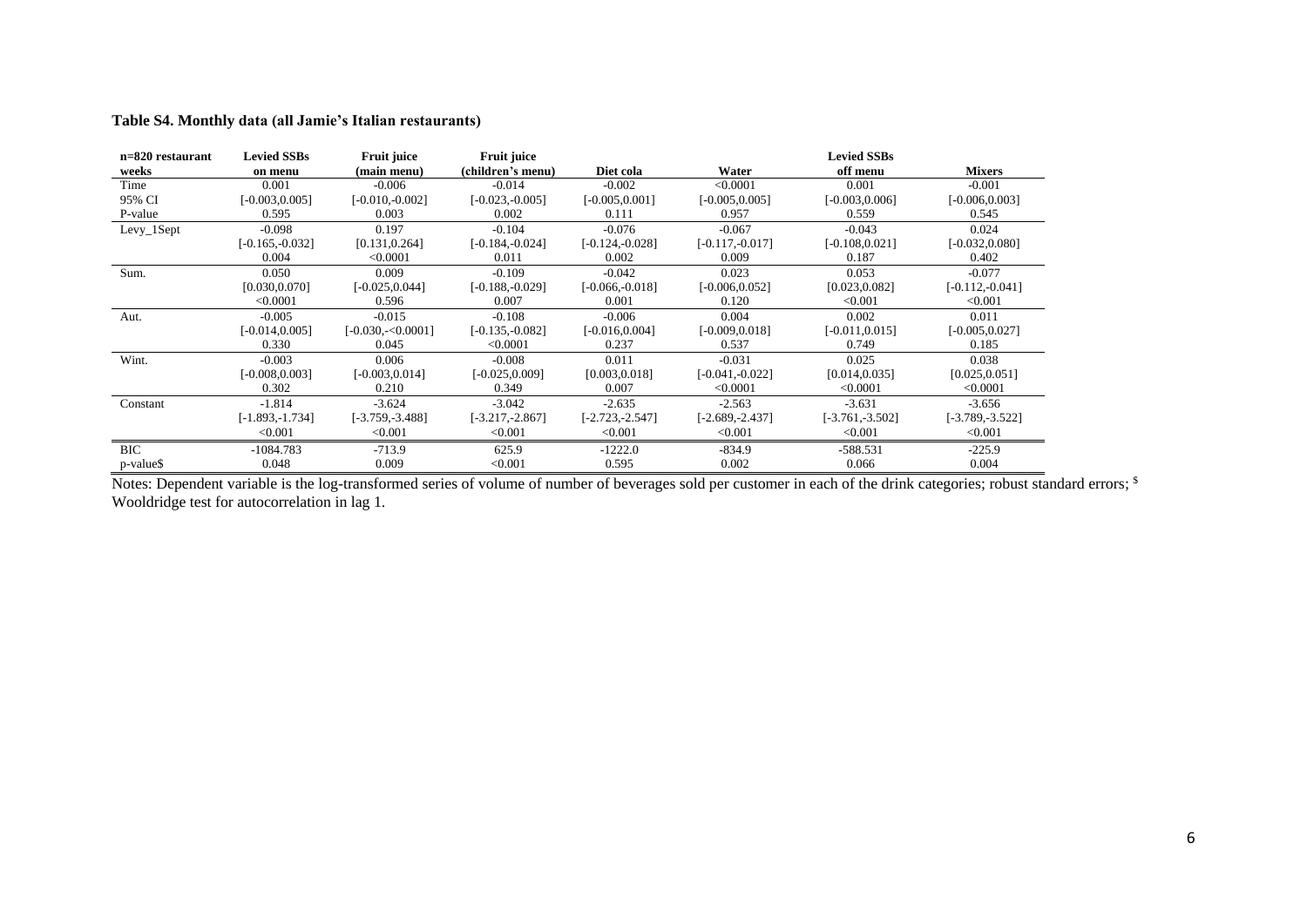| London; $n=230$  | <b>Levied SSBs</b> | Fruit juice        | Fruit juice        |                    |                    | <b>Levied SSBs</b> |                    |
|------------------|--------------------|--------------------|--------------------|--------------------|--------------------|--------------------|--------------------|
| restaurant weeks | on menu            | (main menu)        | (children's menu)  | Diet cola          | Water              | off menu           | <b>Mixers</b>      |
| Time             | < 0.0001           | $-0.003$           | $-0.016$           | $-0.003$           | $-0.001$           | 0.005              | $-0.002$           |
| 95% CI           | $[-0.006, 0.005]$  | $[-0.011, 0.006]$  | $[-0.044, 0.011]$  | $-0.008, 0.003$    | $[-0.008, 0.006]$  | $[-0.006, 0.016]$  | $[-0.012, 0.009]$  |
| P-value          | 0.904              | 0.539              | 0.241              | 0.359              | 0.834              | 0.382              | 0.771              |
| $Levy_1Sept$     | $-0.142$           | 0.095              | $-0.093$           | $-0.123$           | $-0.092$           | $-0.122$           | 0.014              |
|                  | $[-0.219,-0.066]$  | [0.013, 0.176]     | $[-0.303, 0.117]$  | $[-0.197, -0.049]$ | $[-0.152, -0.032]$ | $[-0.231, -0.013]$ | $[-0.080, 0.107]$  |
|                  | < 0.0001           | 0.023              | 0.386              | 0.001              | 0.003              | 0.029              | 0.772              |
| Sum.             | 0.044              | $-0.002$           | $-0.029$           | $-0.026$           | $-0.035$           | 0.062              | $-0.075$           |
|                  | [0.001, 0.086]     | $[-0.082, 0.079]$  | $[-0.245, 0.188]$  | $-0.056, 0.005$    | $[-0.100, 0.031]$  | $[-0.005, 0.130]$  | $[-0.153, 0.003]$  |
|                  | 0.045              | 0.969              | 0.796              | 0.099              | 0.298              | 0.068              | 0.061              |
| Aut.             | $-0.003$           | $-0.007$           | $-0.087$           | 0.003              | 0.017              | 0.002              | 0.022              |
|                  | $[-0.023, 0.018]$  | $[-0.041, 0.026]$  | $[-0.156,-0.017]$  | $[-0.019, 0.025]$  | $[-0.002, 0.035]$  | $[-0.030, 0.034]$  | $[-0.011, 0.055]$  |
|                  | 0.807              | 0.669              | 0.015              | 0.781              | 0.078              | 0.895              | 0.182              |
| Wint.            | $-0.005$           | 0.001              | 0.018              | 0.009              | $-0.025$           | 0.022              | 0.042              |
|                  | $[-0.014, 0.005]$  | $[-0.020, 0.022]$  | $[-0.027, 0.062]$  | $-0.005, 0.024$ ]  | $[-0.039, -0.011]$ | $[-0.0001, 0.044]$ | [0.019, 0.065]     |
|                  | 0.317              | 0.915              | 0.432              | 0.217              | 0.001              | 0.052              | < 0.0001           |
| Constant         | $-1.762$           | $-3.507$           | $-3.137$           | $-2.640$           | $-2.210$           | $-3.894$           | $-3.765$           |
|                  | $[-1.915, -1.610]$ | $[-3.671, -3.343]$ | $[-3.509, -2.765]$ | $[-2.828, -2.451]$ | $[-2.440, -1.980]$ | [-4.099,-3.689]    | $[-4.022, -3.508]$ |
|                  | < 0.0001           | < 0.0001           | < 0.0001           | < 0.0001           | < 0.0001           | < 0.0001           | < 0.0001           |
| bic              | $-314.4$           | $-196.4$           | 278.9              | $-348.3$           | $-240.0$           | $-73.2$            | $-31.7$            |
| p-value\$        | 0.814              | 0.012              | 0.026              | 0.365              | 0.003              | 0.12               | 0.008              |

#### **Table S5. Monthly data (Jamie's Italian restaurants in London)**

Notes: Dependent variable is the log-transformed series of volume of number of beverages sold per customer in each of the drink categories; robust standard errors; <sup>\$</sup> Wooldridge test for autocorrelation in lag 1.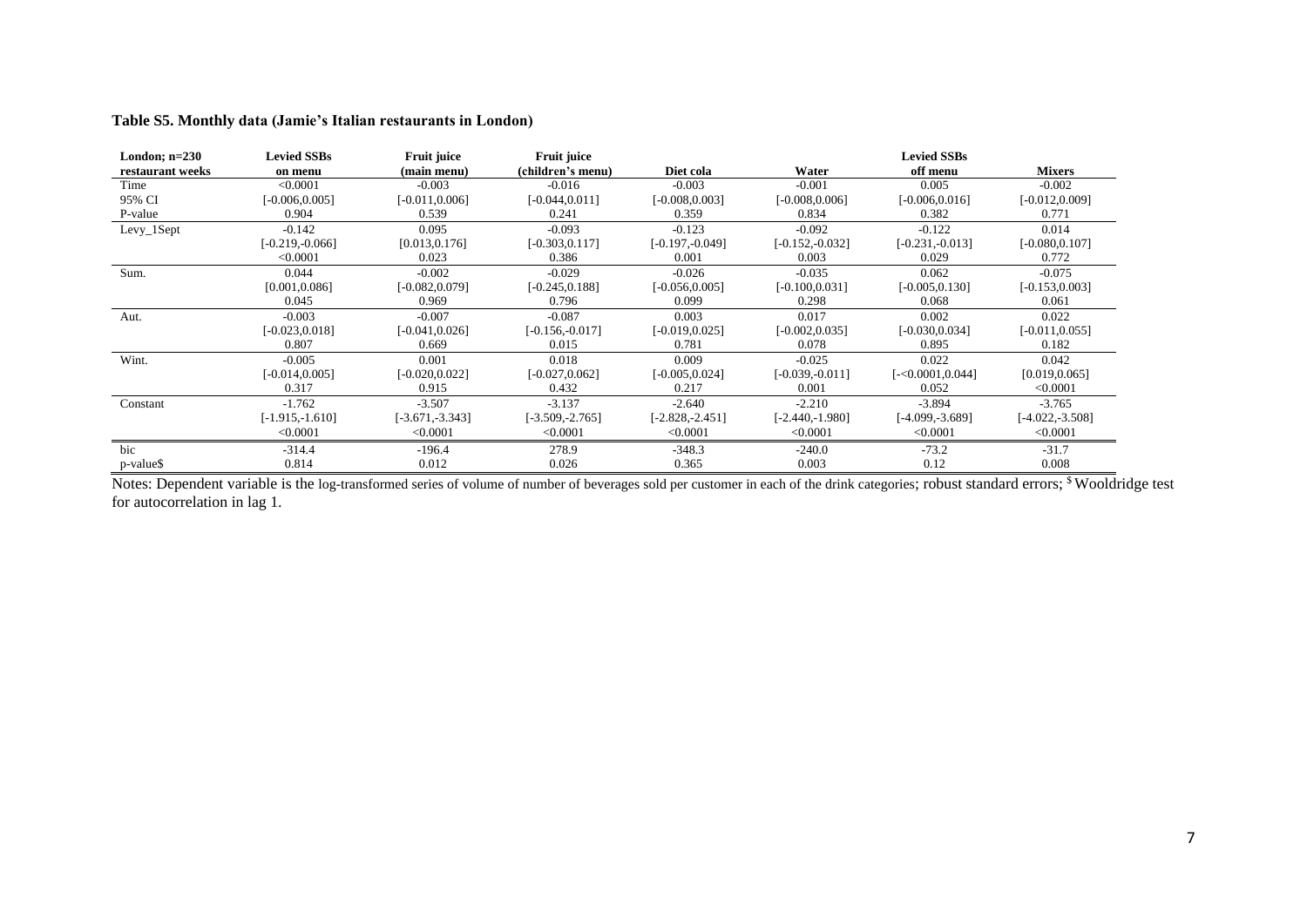#### **Table S6. Monthly data (Jamie's Italian restaurants in North)**

| North; $n=253$   | <b>Levied SSBs</b> | <b>Fruit juice</b> | <b>Fruit juice</b> |                    |                    | <b>Levied SSBs</b> | <b>Mixers</b>       |
|------------------|--------------------|--------------------|--------------------|--------------------|--------------------|--------------------|---------------------|
| restaurant weeks | on the menu        | (main menu)        | (children's menu)  | Diet cola          | Water              | off the menu       | (sold with alcohol) |
| Time             | $-0.002$           | $-0.010$           | $-0.020$           | $-0.004$           | 0.005              | $-0.002$           | 0.005               |
| 95% CI           | $[-0.013, 0.008]$  | $[-0.017, -0.003]$ | $[-0.035, -0.005]$ | $[-0.009, 0.001]$  | $[-0.003, 0.013]$  | $[-0.012, 0.007]$  | $[-0.005, 0.014]$   |
| P-value          | 0.668              | 0.007              | 0.008              | 0.094              | 0.233              | 0.664              | 0.315               |
| $Levy_1Sept$     | < 0.0001           | 0.284              | $-0.097$           | $-0.021$           | $-0.122$           | 0.017              | $-0.026$            |
|                  | $[-0.187, 0.186]$  | [0.158, 0.411]     | $[-0.246, 0.051]$  | $[-0.130, 0.088]$  | $[-0.223, -0.020]$ | $[-0.130, 0.164]$  | $[-0.144, 0.092]$   |
|                  | 0.997              | < 0.0001           | 0.200              | 0.708              | 0.019              | 0.824              | 0.665               |
| Sum.             | 0.028              | 0.017              | $-0.210$           | $-0.091$           | 0.040              | 0.019              | $-0.073$            |
|                  | $[-0.005, 0.062]$  | $[-0.040, 0.074]$  | $[-0.353, -0.068]$ | $[-0.143,-0.038]$  | [0.005, 0.075]     | $[-0.030, 0.068]$  | $[-0.124,-0.023]$   |
|                  | 0.098              | 0.556              | 0.004              | 0.001              | 0.025              | 0.443              | 0.004               |
| Aut.             | $-0.007$           | $-0.028$           | $-0.129$           | $-0.018$           | 0.004              | 0.008              | 0.011               |
|                  | $[-0.022, 0.008]$  | $[-0.056, 0.001]$  | $[-0.177, -0.081]$ | $[-0.036, 0.001]$  | $[-0.021, 0.029]$  | $[-0.013, 0.028]$  | $[-0.020, 0.042]$   |
|                  | 0.372              | 0.056              | < 0.0001           | 0.065              | 0.732              | 0.462              | 0.491               |
| Wint.            | 0.001              | $-0.001$           | $-0.022$           | 0.011              | $-0.039$           | 0.032              | 0.040               |
|                  | $[-0.007, 0.008]$  | $[-0.012, 0.011]$  | $[-0.048, 0.005]$  | $[-0.003, 0.025]$  | $[-0.063, -0.015]$ | [0.014, 0.049]     | [0.020, 0.060]      |
|                  | 0.869              | 0.926              | 0.115              | 0.126              | 0.001              | < 0.0001           | < 0.0001            |
| Constant         | $-1.939$           | $-3.826$           | $-3.016$           | $-2.573$           | $-2.798$           | $-3.263$           | $-3.333$            |
|                  | $-2.065, -1.814$   | $[-3.974, -3.678]$ | $[-3.419,-2.613]$  | $[-2.698, -2.449]$ | $[-2.900, -2.697]$ | $[-3.493,-3.034]$  | $[-3.498, -3.168]$  |
|                  | < 0.0001           | < 0.0001           | < 0.0001           | < 0.0001           | < 0.0001           | < 0.0001           | < 0.0001            |
| bic              | $-237.6$           | $-200.8$           | 260.2              | $-318.2$           | $-228.7$           | $-189.3$           | $-113.0$            |
| p-value          | 0.256              | 0.550              | 0.001              | 0.473              | 0.368              | 0.039              | 0.434               |

Notes: Dependent variable is the log-transformed series of volume of number of beverages sold per customer in each of the drink categories; robust standard errors; \$ Wooldridge test for autocorrelation in lag 1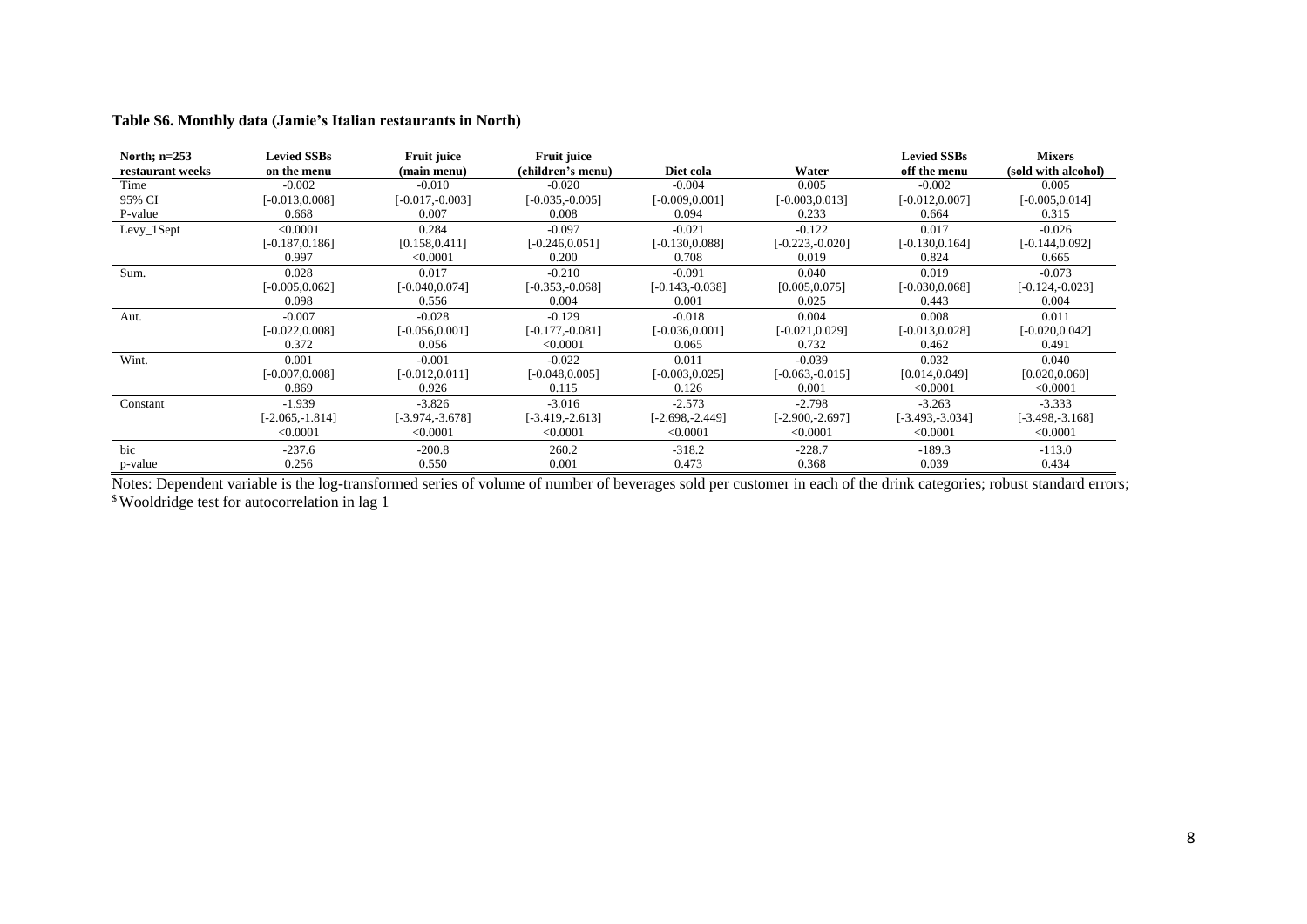#### **Table S7. Monthly data (Jamie's Italian restaurants in South)**

| South; $n=337$   | <b>Levied SSBs</b> | Fruit juice        | <b>Fruit juice</b> |                    |                    | <b>Levied SSBs</b> |                    |
|------------------|--------------------|--------------------|--------------------|--------------------|--------------------|--------------------|--------------------|
| restaurant weeks | on menu            | (main menu)        | (children's menu)  | Diet cola          | Water              | off menu           | <b>Mixers</b>      |
| Time             | 0.004              | $-0.006$           | $-0.009$           | < 0.0001           | $-0.004$           | 0.002              | $-0.006$           |
| 95% CI           | [0.001, 0.008]     | $[-0.011,-0.0001]$ | $[-0.014,-0.004]$  | $[-0.005, 0.004]$  | $[-0.012, 0.004]$  | $[-0.003, 0.006]$  | $[-0.010,-0.001]$  |
| P-value          | 0.023              | 0.033              | 0.001              | 0.817              | 0.311              | 0.532              | 0.023              |
| $Levy_1$ Sept    | $-0.138$           | 0.207              | $-0.114$           | $-0.081$           | $-0.01$            | $-0.03$            | 0.066              |
|                  | $[-0.195, -0.082]$ | [0.096, 0.318]     | $[-0.204, -0.024]$ | $[-0.147, -0.014]$ | $[-0.089, 0.069]$  | $[-0.109, 0.049]$  | $[-0.015, 0.146]$  |
|                  | < 0.0001           | < 0.0001           | 0.013              | 0.017              | 0.805              | 0.457              | 0.110              |
| Sum.             | 0.069              | 0.009              | $-0.087$           | $-0.019$           | 0.050              | 0.069              | $-0.080$           |
|                  | [0.040, 0.097]     | $[-0.042, 0.059]$  | $[-0.146, 0.027]$  | $[-0.050, 0.011]$  | [0.009, 0.091]     | [0.030, 0.109]     | $[-0.141, -0.019]$ |
|                  | < 0.0001           | 0.736              | 0.004              | 0.215              | 0.018              | 0.001              | 0.010              |
| Aut.             | $-0.005$           | $-0.012$           | $-0.108$           | $-0.005$           | $-0.004$           | $-0.003$           | 0.003              |
|                  | $[-0.019, 0.009]$  | $[-0.030, 0.007]$  | $[-0.134,-0.083]$  | $-0.018, 0.0081$   | $[-0.028, 0.021]$  | $[-0.021, 0.015]$  | $[-0.021, 0.027]$  |
|                  | 0.501              | 0.225              | < 0.0001           | 0.482              | 0.763              | 0.762              | 0.791              |
| Wint.            | $-0.004$           | 0.013              | $-0.016$           | 0.011              | $-0.029$           | 0.021              | 0.034              |
|                  | $[-0.014, 0.006]$  | [0.001, 0.025]     | $[-0.038, 0.006]$  | $-0.002, 0.023$ ]  | $[-0.041, -0.018]$ | [0.006, 0.035]     | [0.009, 0.058]     |
|                  | 0.407              | 0.028              | 0.148              | 0.099              | < 0.0001           | 0.005              | 0.007              |
| Constant         | $-1.754$           | $-3.553$           | $-2.997$           | $-2.675$           | $-2.635$           | $-3.710$           | $-3.819$           |
|                  | $[-1.872, -1.637]$ | $[-3.834, -3.273]$ | $[-3.182,-2.811]$  | $[-2.819,-2.530]$  | $[-2.814, -2.456]$ | $[-3.826,-3.594]$  | $[-4.009, -3.629]$ |
|                  | < 0.0001           | < 0.0001           | < 0.0001           | < 0.0001           | < 0.0001           | < 0.0001           | < 0.0001           |
| BIC              | $-540.4$           | $-280.4$           | 113.6              | $-512.3$           | $-345.9$           | $-299.3$           | $-31.2$            |
| p-value          | 0.015              | 0.007              | 0.128              | 0.501              | 0.011              | 0.813              | 0.037              |

Notes: Dependent variable is the log-transformed series of volume of number of beverages sold per customer in each of the drink categories; robust standard errors; \$ Wooldridge test for autocorrelation in lag 1.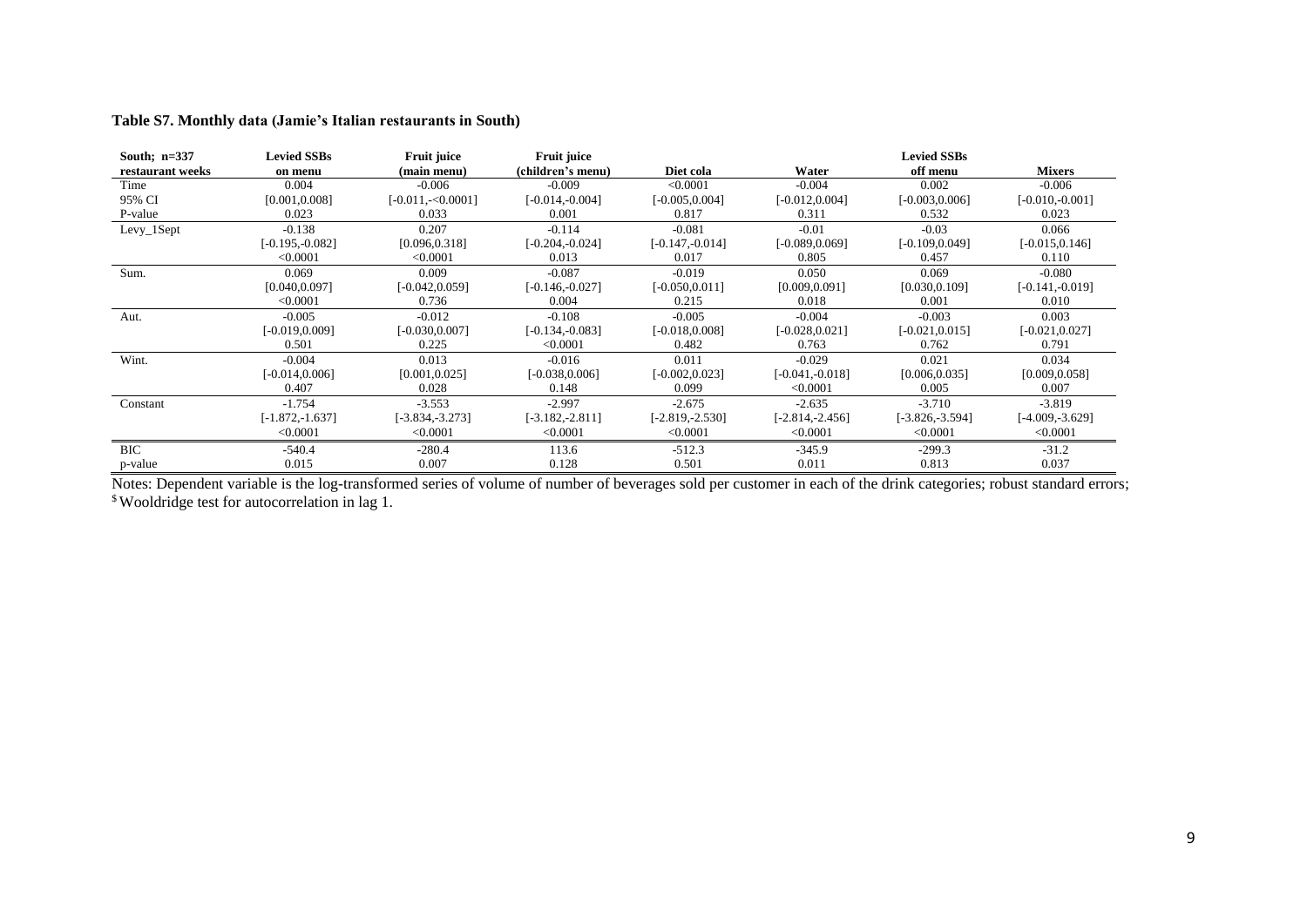

**Figure S1. Fitted vs actual values – weekly data**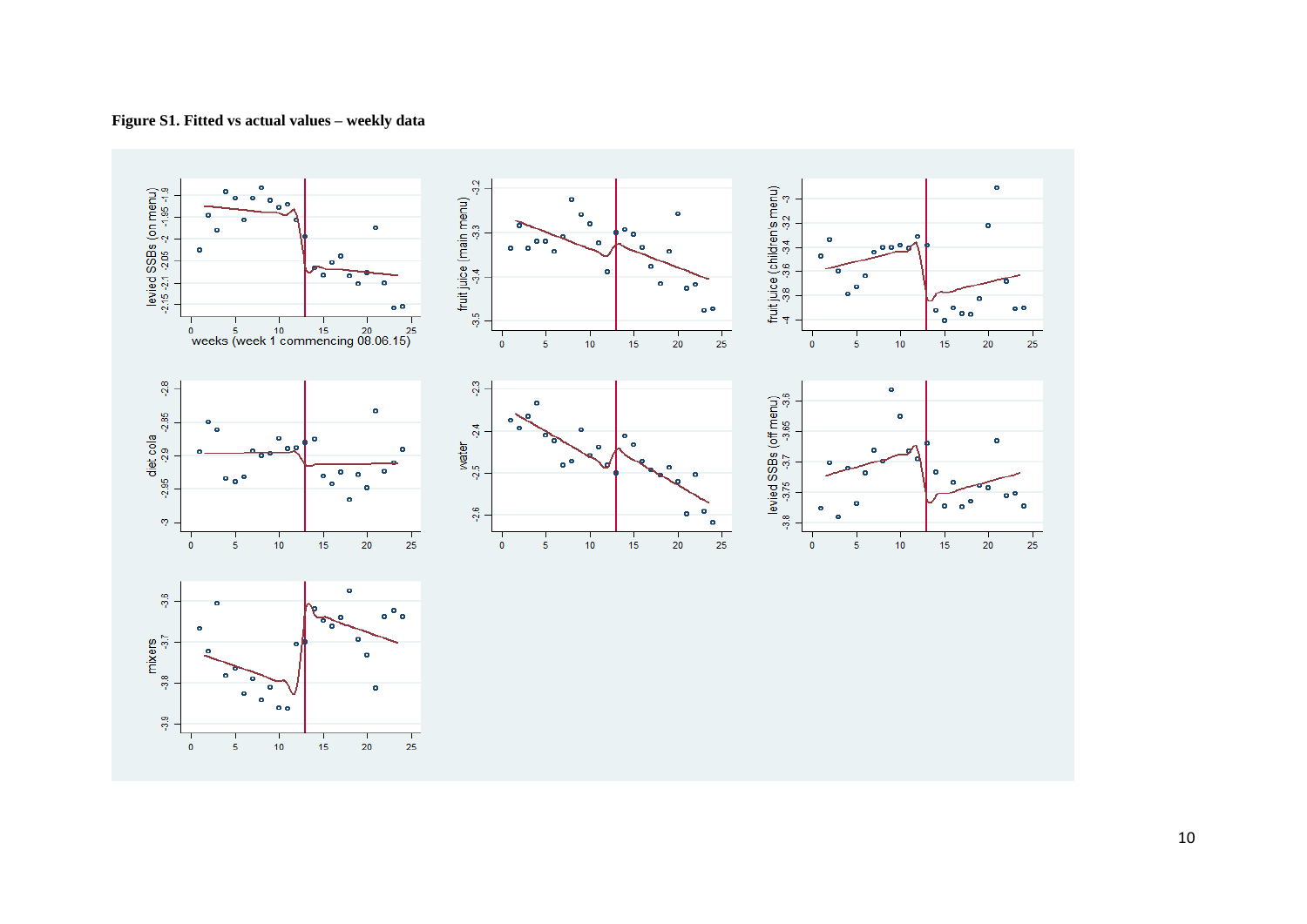

#### **Figure S2. Fitted vs actual values - levied SSBs (on the menu); four-weekly data by restaurant**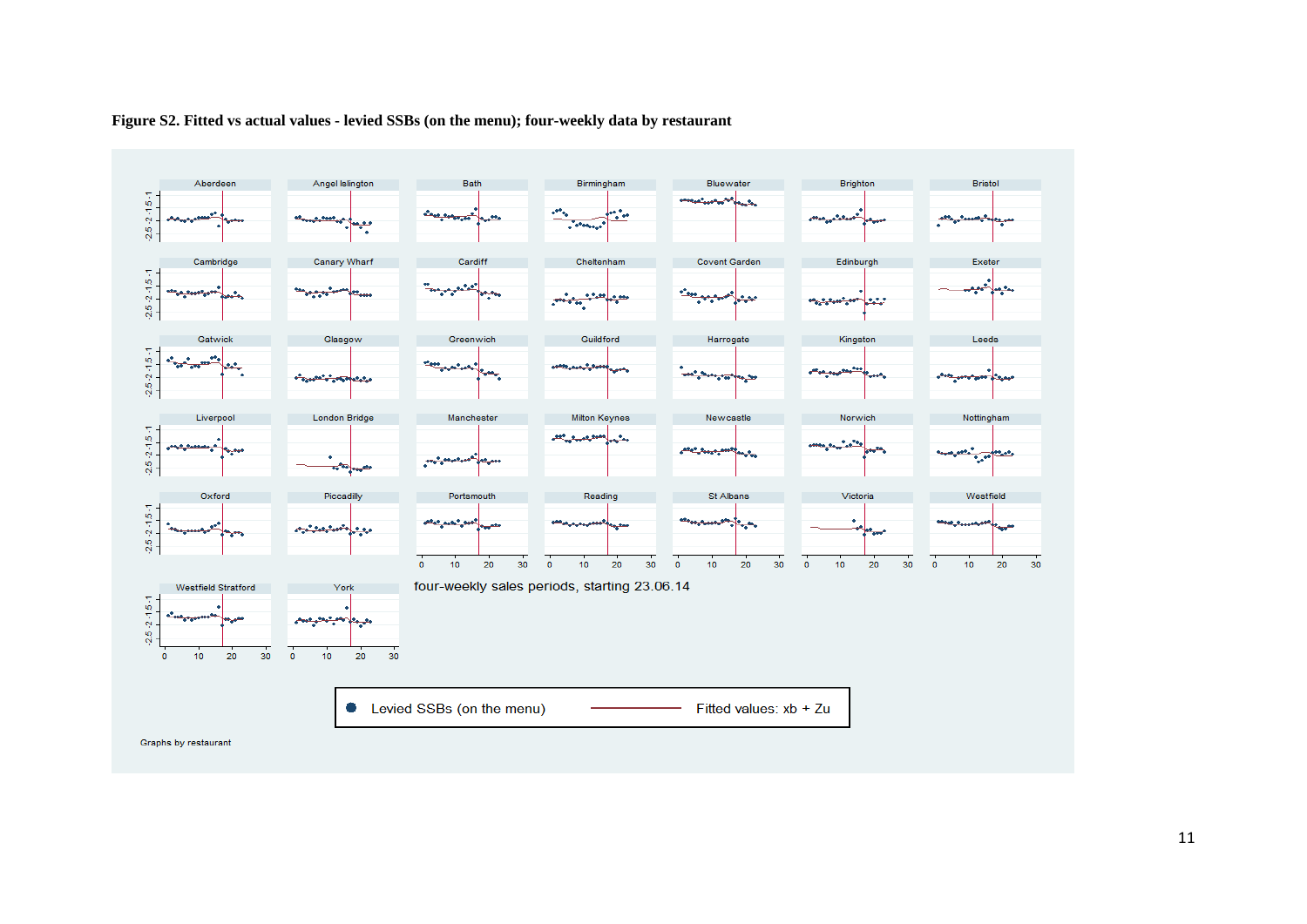

#### **Figure S3. Fitted vs actual values – fruit juice (main menu); four-weekly data by restaurant**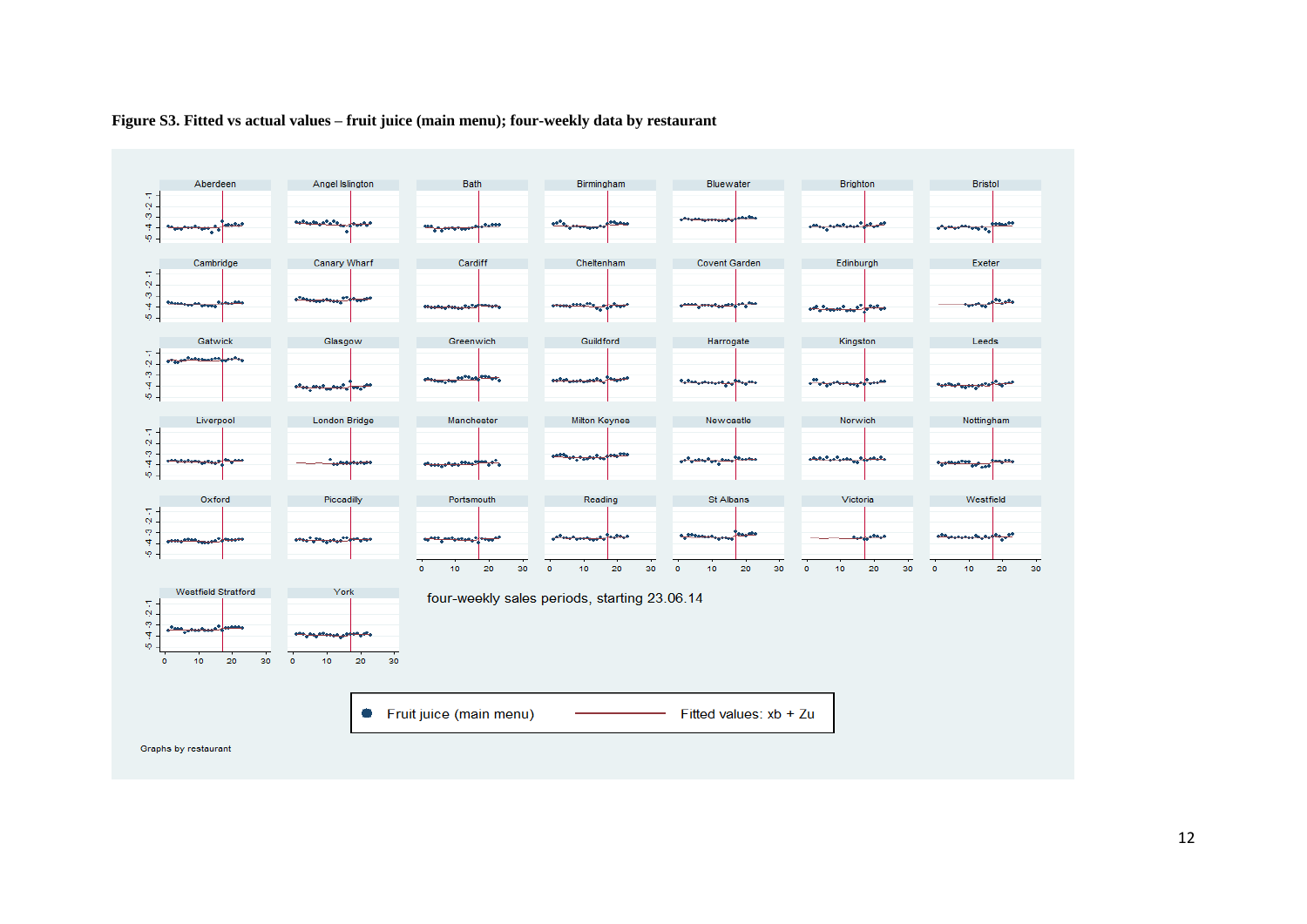

#### **Figure S4. Fitted vs actual values – fruit juice (children's menu); four-weekly data by restaurant**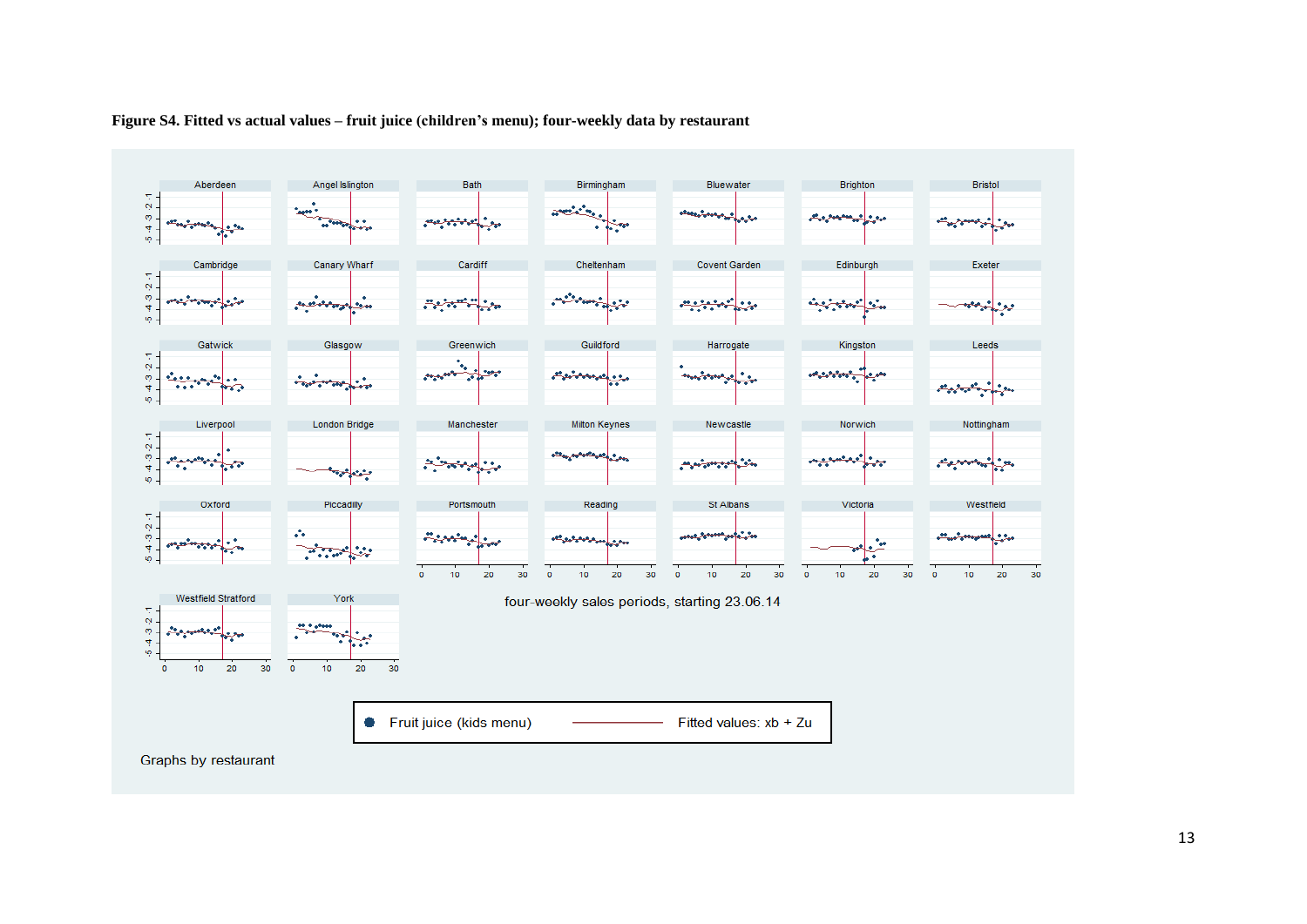

#### **Figure S5. Fitted vs actual values – diet cola; four-weekly data by restaurant**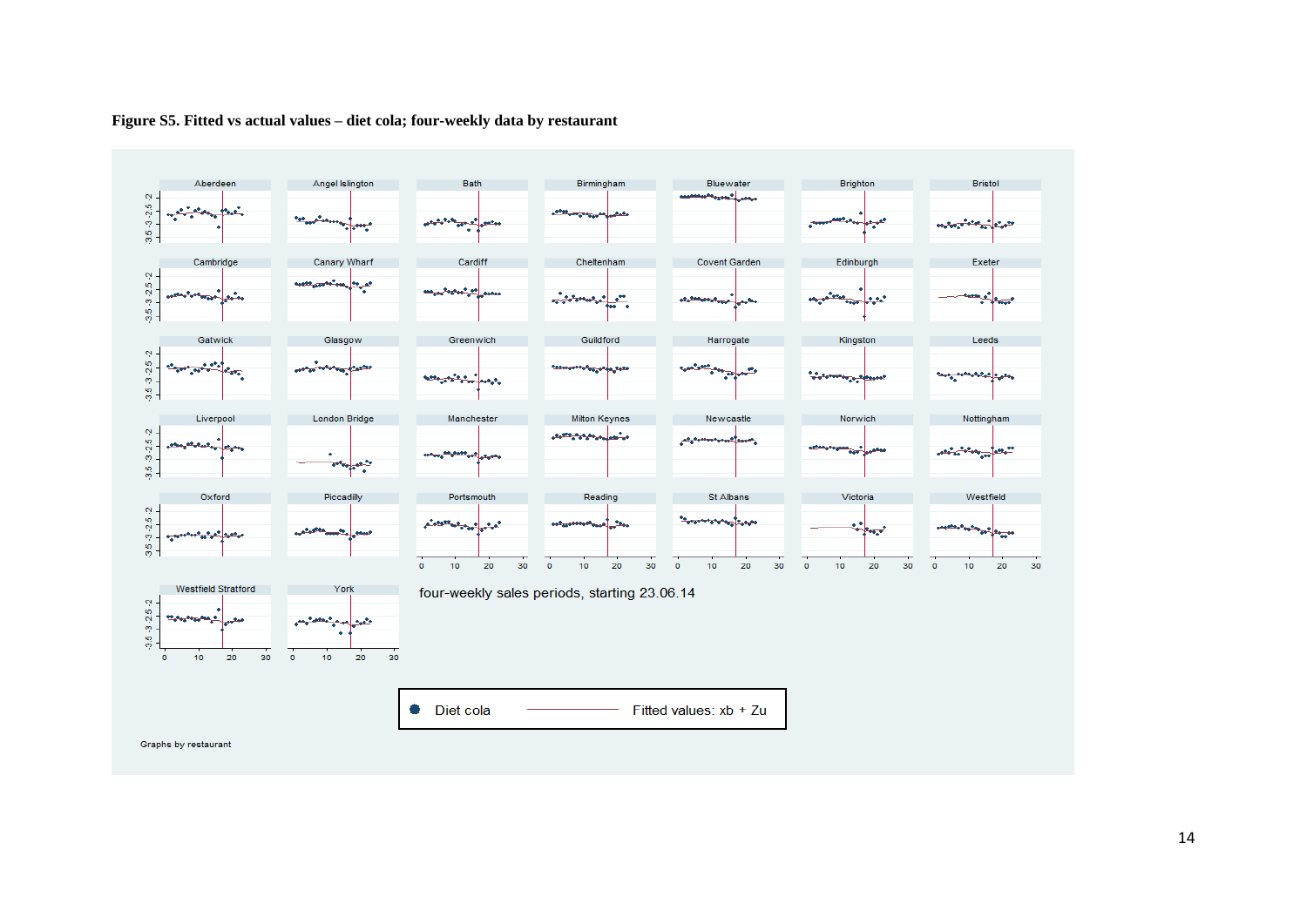

### **Figure S6. Fitted vs actual values – water; four-weekly data by restaurant**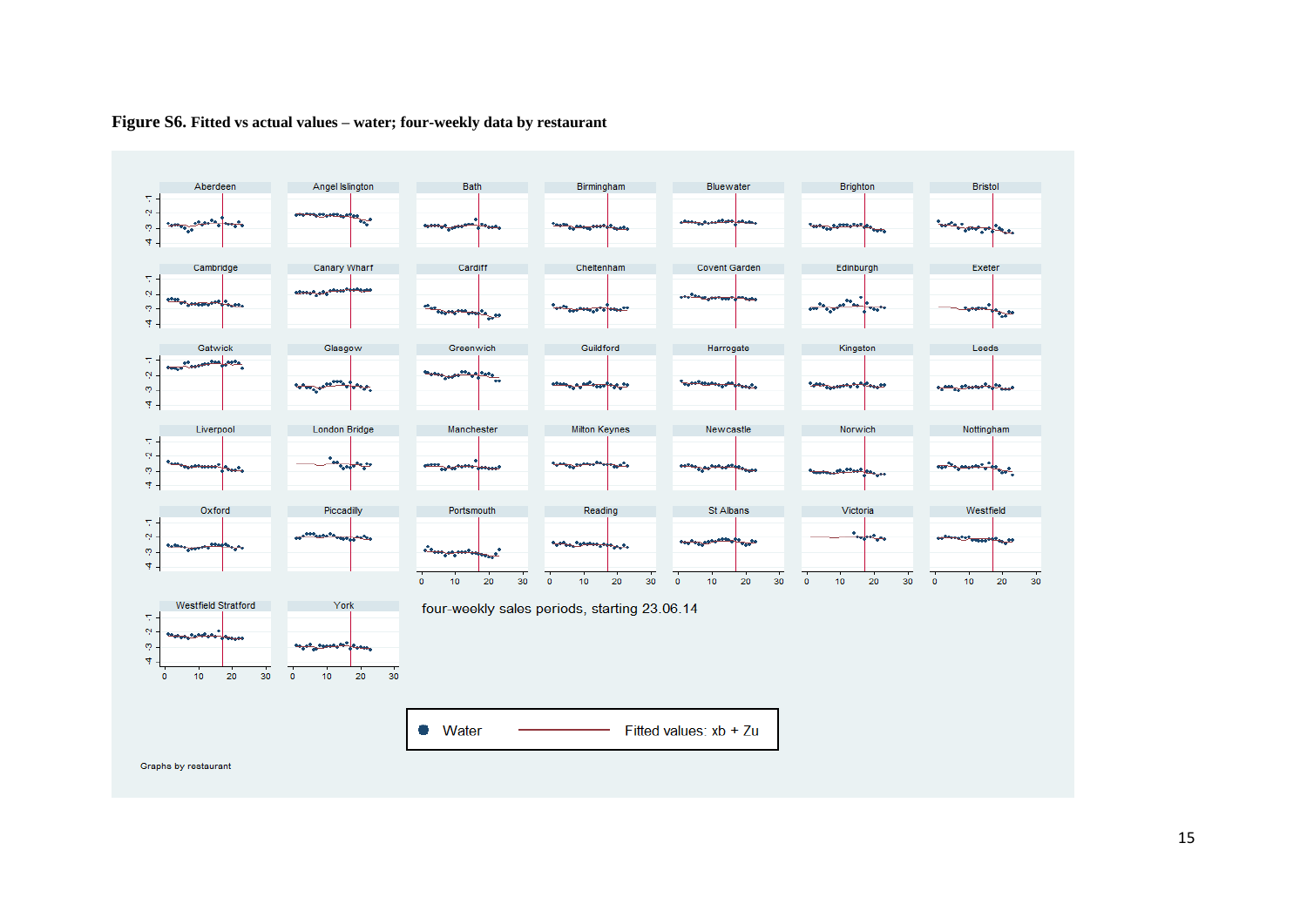

#### **Figure S7. Fitted vs actual values – levied SSBs (off menu); four-weekly data by restaurant**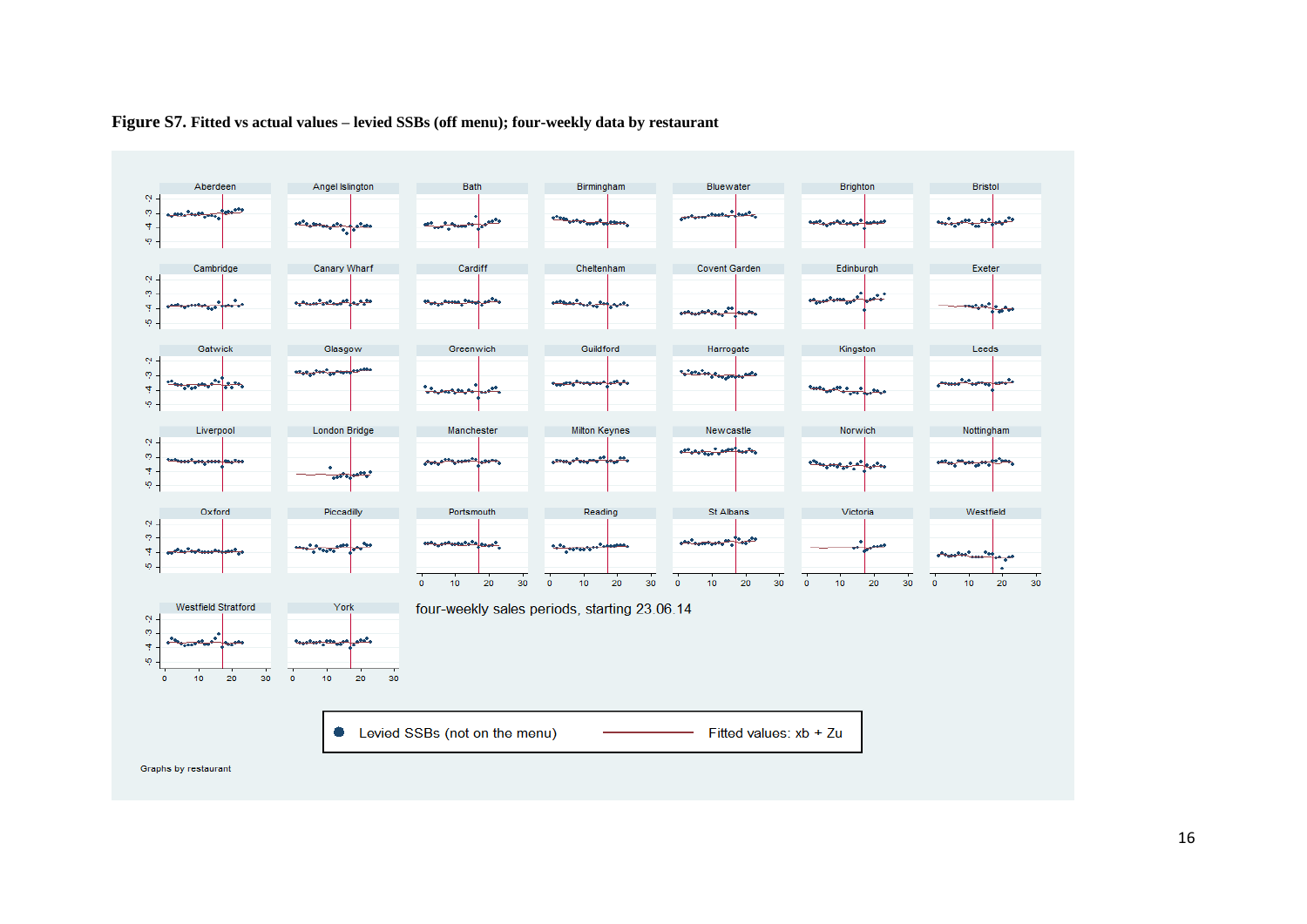

#### **Figure S8. Fitted vs actual values – mixers; four-weekly data by restaurant**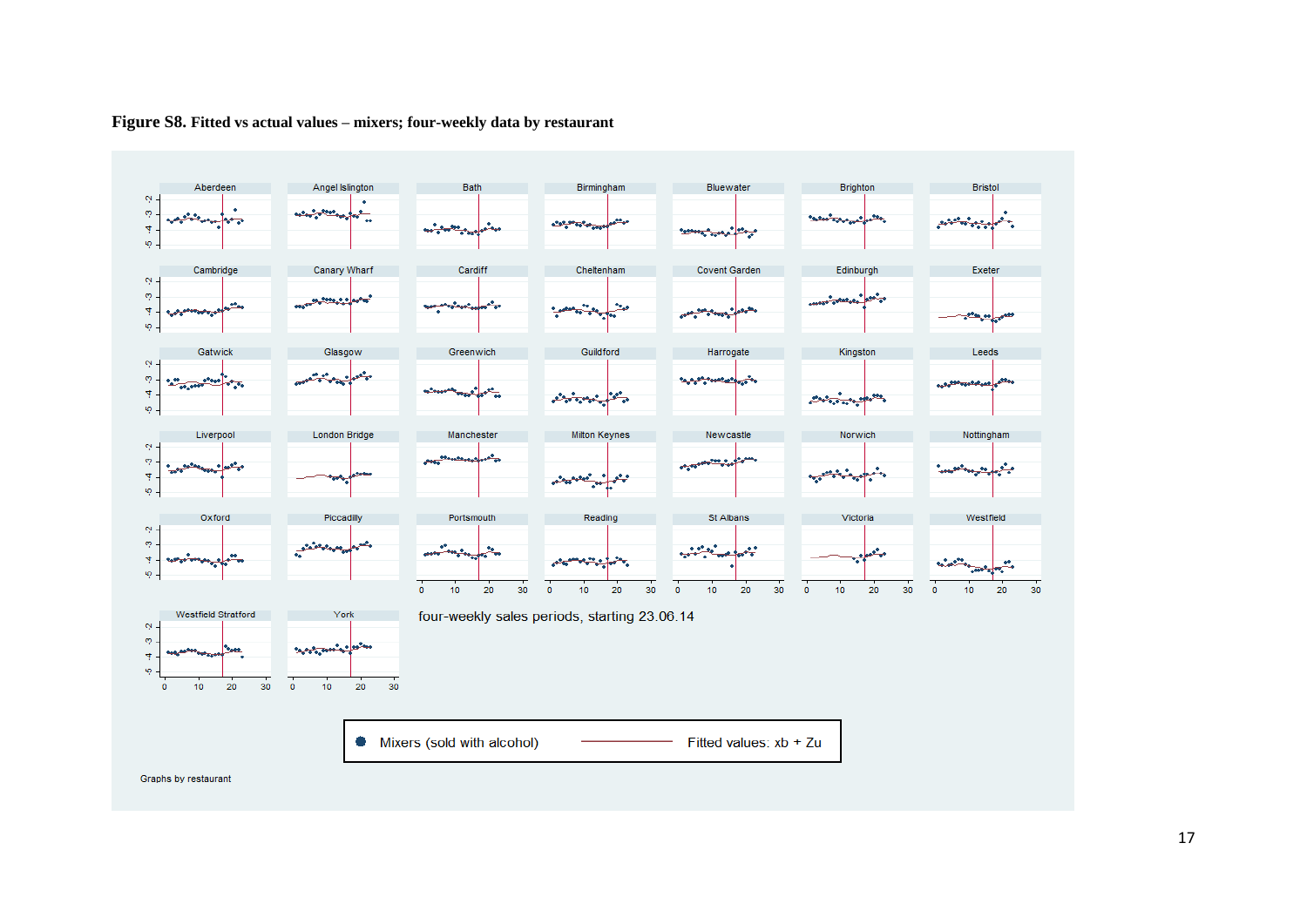### <span id="page-17-0"></span>**5. Robustness to timing of the levy**

Robustness checks were undertaken with regard to the timing of intervention. First, we tested whether any effects on the volume of sales of levied SSBs (onmenu) were detected prior to the levy's introduction (from  $17<sup>th</sup>$  of August), due to media coverage preceding the implementation of the levy. Secondly, we tested whether the effect from the levy could have been affected from coinciding with the beginning of the school year and thus more children visiting the restaurants. As we did not have exact figures on the number of children visiting the restaurants, more children visiting during certain period could have artificially increased the number of beverages sold by cover. This affects more weekly data as when modelling the four-weekly data we are able to control for seasonality as well as time effects. We test this by allowing the levy variable to equal to 1 (i.e. levy to take effect) from either  $7<sup>th</sup>$  or  $14<sup>th</sup>$  of September. Results showed that when using weekly data (table S8), the only model with statistically significant coefficient of the levy variable was one where the impact was allowed to start from the second week of September with a very similar effect size of -12.4% (Beta -0.124; 95% CI -18.7 to -6.1; P=0.001) reduction in sales. In 4-weekly data, the impact of the levy on the sales of SSBs (on the menu) reduced to -6.4% and -6.8% when the levy was assumed to take effect from mid-August or mid-September (Beta -0.064; 95% CI, -11.8 to -1; P=0.017, and Beta -0.068; 95% CI -11.6 to -2; P=0.005, respectively).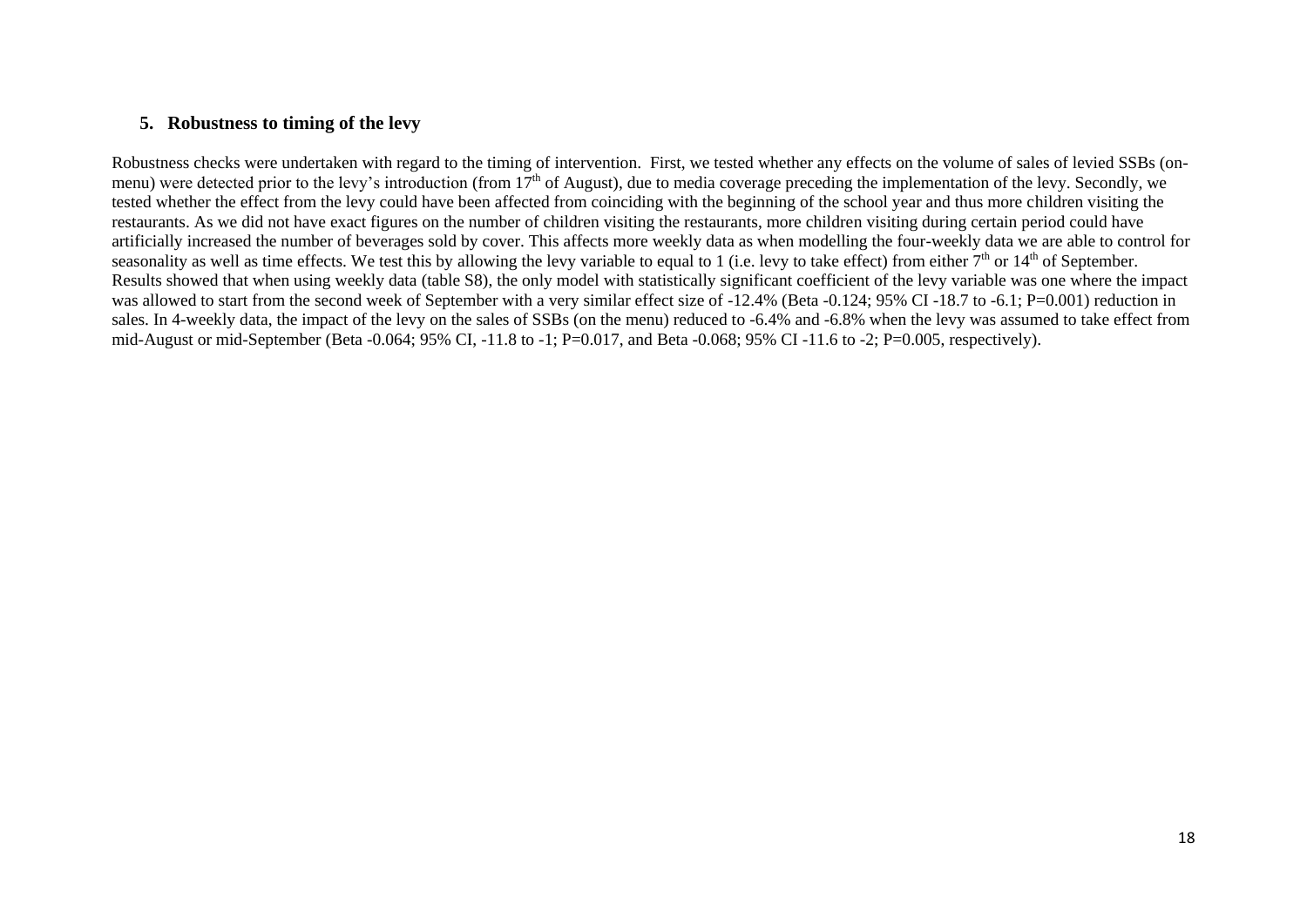| (children's menu)<br>Water<br>off menu<br><b>Mixers</b><br>(main menu)<br>Diet cola<br>on menu<br>$-0.012$<br>$-0.002$<br>$-0.007$<br>$-0.006$<br>$-0.003$<br>$-0.001$<br>0.001<br>Time<br>$[-0.016,-0.007]$<br>95% CI<br>$[-0.015, 0.001]$<br>$[-0.013, 0.001]$<br>$[-0.037, 0.031]$<br>$[-0.004, 0.002]$<br>$[-0.006, 0.008]$<br>$[-0.014, 0.010]$<br>0.101<br>0.512<br><<0.00011<br>0.720<br>0.761<br>P-value<br>0.102<br>0.850 |  |
|------------------------------------------------------------------------------------------------------------------------------------------------------------------------------------------------------------------------------------------------------------------------------------------------------------------------------------------------------------------------------------------------------------------------------------|--|
|                                                                                                                                                                                                                                                                                                                                                                                                                                    |  |
|                                                                                                                                                                                                                                                                                                                                                                                                                                    |  |
|                                                                                                                                                                                                                                                                                                                                                                                                                                    |  |
|                                                                                                                                                                                                                                                                                                                                                                                                                                    |  |
| $-0.039$<br>0.003<br>$-0.107$<br>0.001<br>$-0.04$<br>0.107<br>0.046<br>Levy_17Aug                                                                                                                                                                                                                                                                                                                                                  |  |
| $[-0.140, 0.061]$<br>$[-0.085, 0.091]$<br>$[-0.534, 0.320]$<br>$[-0.038, 0.040]$<br>$[-0.019, 0.111]$<br>$[-0.146, 0.065]$<br>$[-0.058, 0.271]$                                                                                                                                                                                                                                                                                    |  |
| 0.425<br>0.945<br>0.608<br>0.967<br>0.154<br>0.436<br>0.191                                                                                                                                                                                                                                                                                                                                                                        |  |
| $-1.896$<br>$-3.27$<br>$-3.502$<br>$-2.891$<br>$-2.347$<br>$-3.712$<br>$-3.758$<br>Constant                                                                                                                                                                                                                                                                                                                                        |  |
| $[-1.964, -1.829]$<br>$[-3.317, -3.224]$<br>$[-3.719, -3.285]$<br>$[-2.921, -2.861]$<br>$[-2.379, -2.314]$<br>$[-3.763,-3.662]$<br>$[-3.846,-3.669]$                                                                                                                                                                                                                                                                               |  |
| <<0.00011<br><<0.00011<br><<0.00011<br><<0.00011<br><<0.00011<br><<0.00011<br><<0.00011                                                                                                                                                                                                                                                                                                                                            |  |
| $-0.004$<br>$-0.005$<br>0.005<br>$-0.011$<br>0.003<br>$-0.008$<br>$-0.001$<br>Time                                                                                                                                                                                                                                                                                                                                                 |  |
| $[-0.012, 0.004]$<br>$[-0.012, 0.002]$<br>$[-0.031, 0.040]$<br>$[-0.004, 0.010]$<br>$[-0.017, 0.001]$<br>$[-0.004, 0.003]$<br>$[-0.016,-0.006]$                                                                                                                                                                                                                                                                                    |  |
| 0.343<br>0.784<br>< 0.0001<br>0.399<br>0.128<br>0.760<br>0.086                                                                                                                                                                                                                                                                                                                                                                     |  |
| $-0.087$<br>$-0.002$<br>$-0.231$<br>0.038<br>0.203<br>$-0.008$<br>$-0.066$<br>$Levy_24Aug$                                                                                                                                                                                                                                                                                                                                         |  |
| $[-0.179, 0.006]$<br>$[-0.090, 0.086]$<br>$[-0.681, 0.219]$<br>$[-0.049, 0.033]$<br>$[-0.031, 0.108]$<br>$[-0.167, 0.034]$<br>[0.100, 0.305]                                                                                                                                                                                                                                                                                       |  |
| 0.064<br>0.298<br>0.686<br>0.264<br>0.186<br>0.001<br>0.962                                                                                                                                                                                                                                                                                                                                                                        |  |
| $-3.537$<br>$-1.91$<br>$-3.271$<br>$-2.893$<br>$-2.346$<br>$-3.721$<br>$-3.729$<br>Constant                                                                                                                                                                                                                                                                                                                                        |  |
| $[-1.977,-1.842]$<br>$[-3.322,-3.221]$<br>$[-3.779,-3.295]$<br>$[-2.925, -2.861]$<br>$[-2.381, -2.310]$<br>$[-3.773, -3.668]$<br>$[-3.805, -3.654]$                                                                                                                                                                                                                                                                                |  |
| < 0.0001<br>< 0.0001<br>< 0.0001<br>< 0.0001<br>< 0.0001<br>< 0.0001<br>< 0.0001                                                                                                                                                                                                                                                                                                                                                   |  |
| $-0.001$<br>$-0.006$<br>0.026<br>0.001<br>$-0.013$<br>0.006<br>$-0.007$<br>Time                                                                                                                                                                                                                                                                                                                                                    |  |
| $[-0.008, 0.005]$<br>[0.001, 0.050]<br>$[-0.002, 0.005]$<br>$[-0.017,-0.009]$<br>$[-0.012, 0.001]$<br>[0.001, 0.011]<br>$[-0.016, 0.003]$                                                                                                                                                                                                                                                                                          |  |
| 0.644<br>0.075<br>0.039<br>< 0.0001<br>0.026<br>0.151<br>0.506                                                                                                                                                                                                                                                                                                                                                                     |  |
| $-0.57$<br>0.182<br>0.073<br>$-0.117$<br>$-0.124$<br>0.006<br>$-0.035$<br>Levy_7Sep                                                                                                                                                                                                                                                                                                                                                |  |
| $[-0.775,-0.365]$<br>[0.026, 0.120]<br>[0.060, 0.303]<br>$[-0.187,-0.061]$<br>$[-0.079, 0.090]$<br>$[-0.077, 0.007]$<br>$[-0.186, -0.048]$                                                                                                                                                                                                                                                                                         |  |
| 0.002<br>0.001<br>0.893<br>0.097<br>0.004<br>0.005<br>$\Omega$                                                                                                                                                                                                                                                                                                                                                                     |  |
| $-2.332$<br>$-1.929$<br>$-3.269$<br>$-3.664$<br>$-3.742$<br>$-3.719$<br>$-2.903$<br>Constant                                                                                                                                                                                                                                                                                                                                       |  |
| $[-1.989, -1.869]$<br>$[-3.321, -3.218]$<br>$[-3.886, -3.443]$<br>$[-2.939, -2.866]$<br>$[-2.367,-2.296]$<br>$[-3.789, -3.696]$<br>$[-3.790,-3.648]$                                                                                                                                                                                                                                                                               |  |
| < 0.0001<br>< 0.0001<br>< 0.0001<br>< 0.0001<br>< 0.0001<br>< 0.0001<br>< 0.0001                                                                                                                                                                                                                                                                                                                                                   |  |
| $-0.004$<br>0.012<br>0.002<br>$-0.01$<br>0.006<br>$-0.002$<br>$-0.004$<br>Time                                                                                                                                                                                                                                                                                                                                                     |  |
| $[-0.011, 0.004]$<br>$[-0.009, 0.002]$<br>$[-0.019, 0.043]$<br>$[-0.001, 0.005]$<br>$[-0.016,-0.005]$<br>[0.001, 0.011]<br>$[-0.013, 0.008]$                                                                                                                                                                                                                                                                                       |  |
| 0.306<br>0.202<br>0.439<br>$\Omega$<br>0.022<br>0.643<br>0.163                                                                                                                                                                                                                                                                                                                                                                     |  |
| 0.028<br>$-0.089$<br>$-0.353$<br>$-0.053$<br>$-0.116$<br>0.117<br>$-0.03$<br>Levy_14Sep                                                                                                                                                                                                                                                                                                                                            |  |
| $[-0.179, 0.001]$<br>$[-0.797, 0.092]$<br>$[-0.043, 0.099]$<br>$[-0.181, -0.051]$<br>$[-0.032, 0.266]$<br>$[-0.110, 0.050]$<br>$[-0.083, -0.023]$                                                                                                                                                                                                                                                                                  |  |
| 0.052<br>0.449<br>0.114<br>0.001<br>0.423<br>0.001<br>0.118                                                                                                                                                                                                                                                                                                                                                                        |  |
| $-1.92$<br>$-2.345$<br>$-3.281$<br>$-3.604$<br>$-2.91$<br>$-3.745$<br>$-3.737$<br>Constant                                                                                                                                                                                                                                                                                                                                         |  |
| $[-1.986, -1.854]$<br>$[-3.329, -3.233]$<br>$[-3.825, -3.383]$<br>$[-2.947,-2.872]$<br>$[-2.383, -2.307]$<br>$[-3.789, -3.701]$<br>$[-3.818,-3.656]$                                                                                                                                                                                                                                                                               |  |
| < 0.0001<br>< 0.0001<br>< 0.0001<br>< 0.0001<br>< 0.0001<br>< 0.0001<br>< 0.0001                                                                                                                                                                                                                                                                                                                                                   |  |

### **Table S8. Weekly data, robustness check for timing of the impact**

Notes: Dependent variable is the log-transformed series of sales per cover for each of the drink categories; robust standard errors.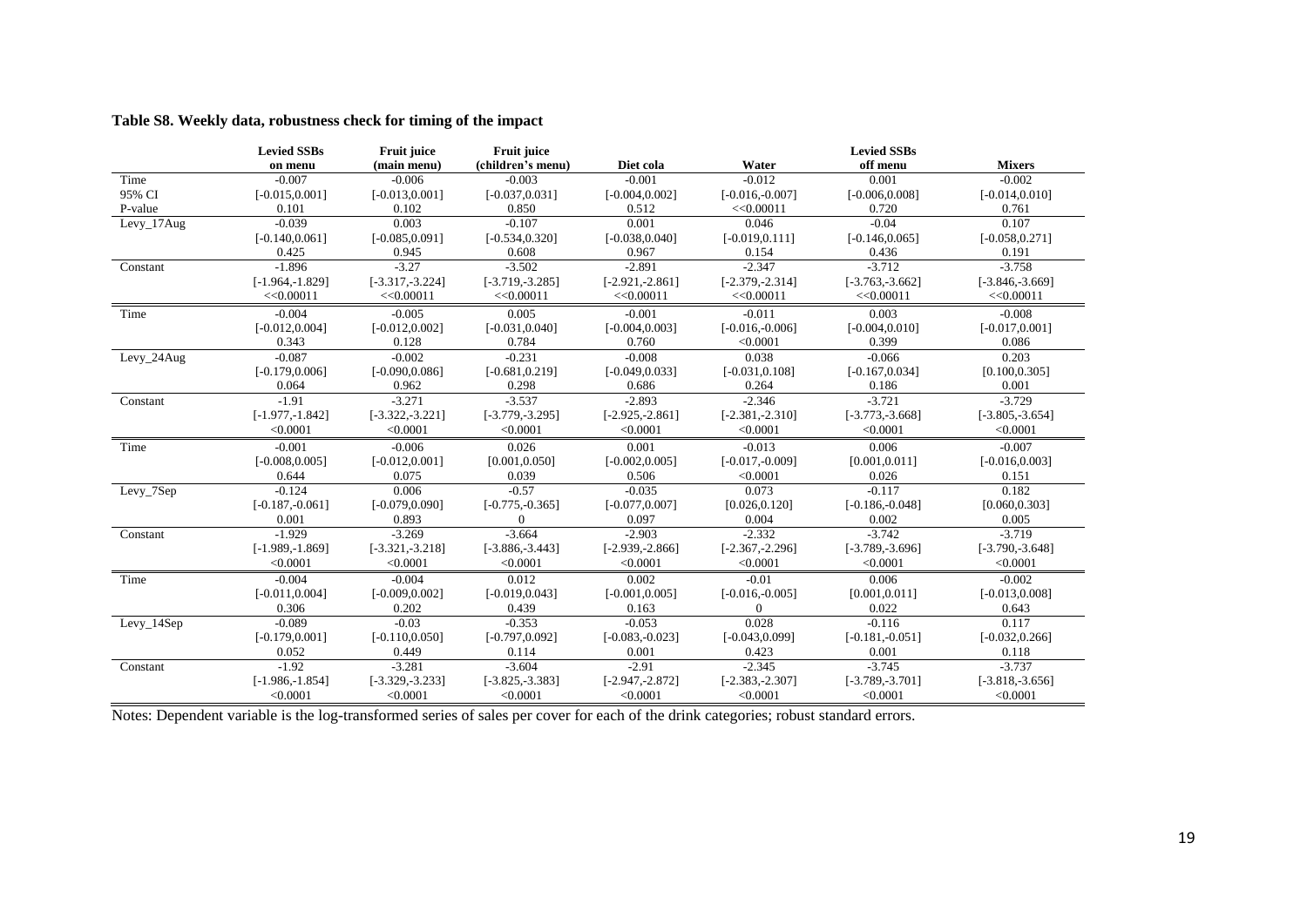| n=783 restaurant | <b>Levied SSBs</b> | <b>Fruit juice</b> | Fruit juice        |                    |                    | <b>Levied SSBs</b> |                    |
|------------------|--------------------|--------------------|--------------------|--------------------|--------------------|--------------------|--------------------|
| weeks            | on menu            | (main menu)        | (children's menu)  | Diet cola          | Water              | off menu           | <b>Mixer</b>       |
| Time             | $-0.001$           | $-0.007$           | $-0.019$           | $-0.007$           | $-0.004$           | $-0.002$           | $-0.001$           |
| 95% CI           | $[-0.005, 0.002]$  | $[-0.010, -0.003]$ | $[-0.028, -0.010]$ | $[-0.009, -0.004]$ | $[-0.009, 0.001]$  | $[-0.006, 0.002]$  | $[-0.005, 0.003]$  |
| P-value          | 0.501              | < 0.0001           | < 0.0001           | < 0.0001           | 0.079              | 0.386              | 0.522              |
| $Levy_17aug$     | $-0.064$           | 0.189              | $-0.060$           | 0.011              | $-0.006$           | 0.017              | 0.052              |
|                  | $[-0.118,-0.010]$  | [0.140, 0.238]     | $[-0.142, 0.023]$  | $[-0.015, 0.037]$  | $[-0.043, 0.030]$  | $[-0.020, 0.054]$  | [0.003, 0.101]     |
|                  | 0.020              | < 0.0001           | 0.158              | 0.393              | 0.736              | 0.364              | 0.037              |
| Sum.             | 0.071              | 0.016              | $-0.070$           | $-0.057$           | 0.009              | 0.056              | $-0.060$           |
|                  | [0.052, 0.090]     | $[-0.021, 0.052]$  | $[-0.155, 0.015]$  | $[-0.081, -0.034]$ | $[-0.024, 0.041]$  | [0.024, 0.088]     | $[-0.097, -0.024]$ |
|                  | < 0.0001           | 0.406              | 0.104              | < 0.0001           | 0.597              | 0.001              | 0.001              |
| Aut.             | $-0.001$           | $-0.006$           | $-0.026$           | $-0.019$           | $-0.028$           | 0.009              | 0.038              |
|                  | $[-0.010, 0.007]$  | $[-0.022, 0.009]$  | $[-0.063, 0.012]$  | $[-0.030, -0.008]$ | $[-0.042, -0.014]$ | $[-0.002, 0.020]$  | [0.021, 0.055]     |
|                  | 0.768              | 0.441              | 0.177              | < 0.0001           | < 0.0001           | 0.097              | < 0.0001           |
| Wint.            | 0.006              | 0.017              | 0.030              | 0.005              | $-0.034$           | 0.026              | 0.029              |
|                  | [0.001, 0.010]     | [0.009, 0.026]     | [0.009, 0.050]     | $[-0.001, 0.011]$  | $[-0.045, -0.024]$ | [0.018, 0.033]     | [0.014, 0.044]     |
|                  | 0.015              | < 0.0001           | 0.005              | 0.135              | < 0.0001           | < 0.0001           | < 0.0001           |
| Constant         | $-1.812$           | $-3.634$           | $-3.084$           | $-2.589$           | $-2.510$           | $-3.615$           | $-3.670$           |
|                  | $[-1.888, -1.736]$ | $[-3.766,-3.501]$  | $[-3.266,-2.902]$  | $[-2.668,-2.510]$  | $[-2.636,-2.385]$  | $[-3.737, -3.494]$ | [-3.794,-3.547]    |
|                  | < 0.0001           | < 0.0001           | < 0.0001           | < 0.0001           | < 0.0001           | < 0.0001           | < 0.0001           |
| <b>BIC</b>       | $-1214.4$          | $-812.2$           | 595.5              | $-1472.8$          | $-889.9$           | $-788.2$           | $-293.1$           |

## **Table S9. Four-weekly data, robustness check for timing of the impact (impact starts from 17th of August)**

Notes: Dependent variable is the log-transformed series of sales per cover for each of the drink categories; robust standard errors.